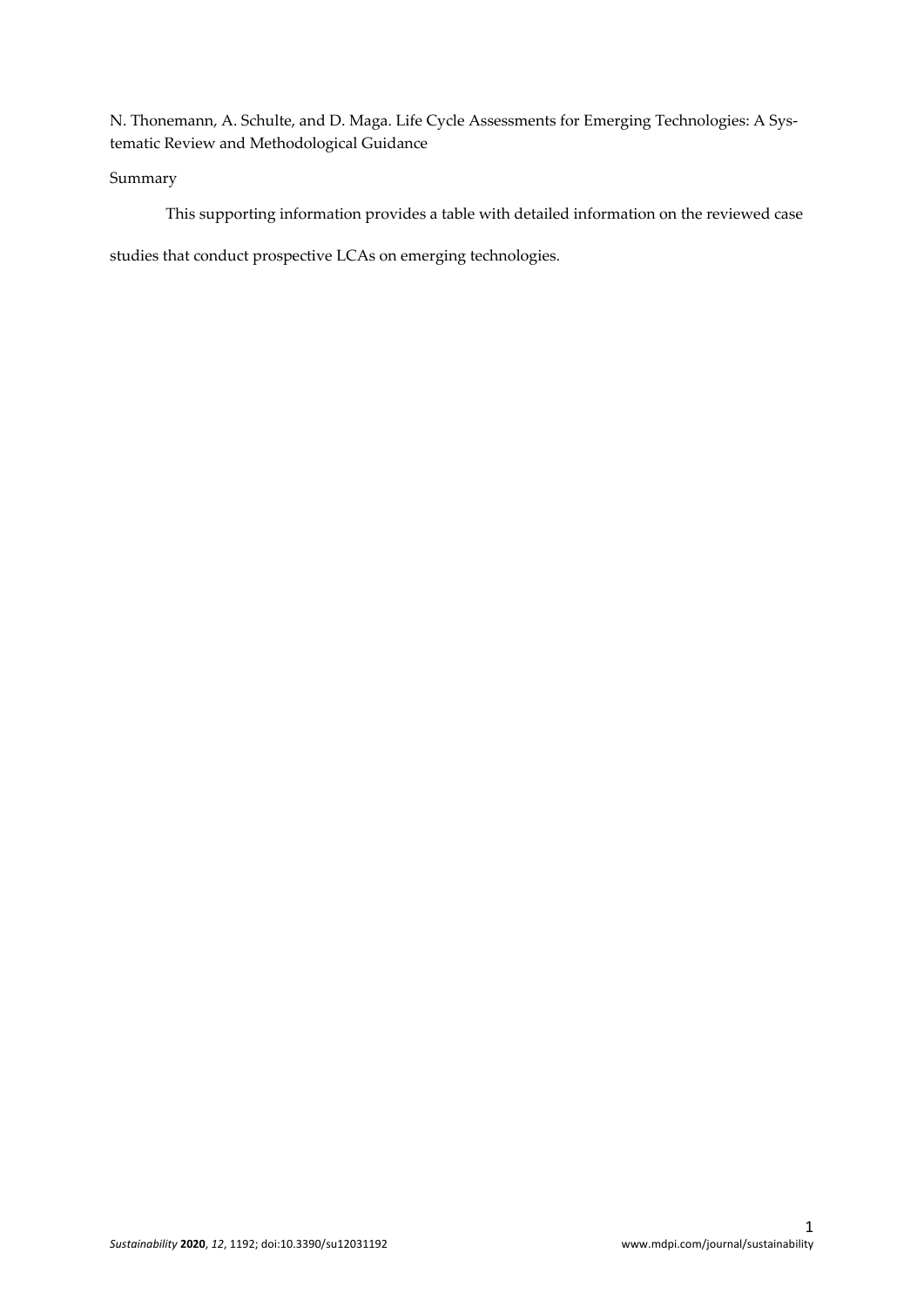| Table S1: Reviewed prospective LCA case studies on emerging technologies |  |  |  |  |  |
|--------------------------------------------------------------------------|--|--|--|--|--|
|--------------------------------------------------------------------------|--|--|--|--|--|

|                              |                                                                                                                                           |                                                                                                                           |                                                                                                                                     | Interpretation                    |                                      |                                                     |                    |                                                                            |                                                                                 |                                                    |                                                                                                                            |                                                                   |
|------------------------------|-------------------------------------------------------------------------------------------------------------------------------------------|---------------------------------------------------------------------------------------------------------------------------|-------------------------------------------------------------------------------------------------------------------------------------|-----------------------------------|--------------------------------------|-----------------------------------------------------|--------------------|----------------------------------------------------------------------------|---------------------------------------------------------------------------------|----------------------------------------------------|----------------------------------------------------------------------------------------------------------------------------|-------------------------------------------------------------------|
|                              |                                                                                                                                           | Comparability                                                                                                             |                                                                                                                                     |                                   |                                      |                                                     | Data               |                                                                            |                                                                                 | Uncertainty                                        |                                                                                                                            |                                                                   |
|                              | Aim                                                                                                                                       | Defining the<br>functional unit                                                                                           | System<br>boundaries                                                                                                                | LCIA cate-<br>gories <sup>1</sup> | Foreground<br>data availa-<br>bility | Background<br>data availa-<br>bility                | Ouality            | Foreground<br>system<br>scaling                                            | Back-<br>ground sys-<br>tem scaling                                             |                                                    | Interpretation<br>methodology<br>(scale-up)                                                                                | Results<br>(Lab-scale vs.<br>scale-up)                            |
| Arvidsson et<br>al. $[1]$    | Environmental<br>comparison of<br>production<br>routes of<br>chemicals                                                                    | Noticed the is-<br>sue<br>(output-based)                                                                                  | Not noticed<br>an issue<br>(cradle to<br>gate)                                                                                      | HT, WU,<br>ET                     | Patents                              | Considers<br>the fore-<br>ground sys-<br>tem solely | Not men-<br>tioned | Scenario<br>ranges                                                         | Considers<br>the fore-<br>ground sys-<br>tem solely                             | Parameter var-<br>iation                           | Possible to<br>conduct up-<br>scaling and<br>prospective<br><b>LCA</b>                                                     | Not possible<br>to draw any<br>generally<br>valid conclu-<br>sion |
| Arvidsson &<br>Molander. [2] | Assessing en-<br>vironmental<br>impacts of na-<br>nomaterials<br>and compari-<br>son with previ-<br>ous LCA stud-<br>ies                  | Noted that<br>more specific<br>functional<br>units may be<br>needed for spe-<br>cific applica-<br>tions<br>(output-based) | Not noticed<br>an issue<br>(cradle to<br>gate)                                                                                      | CC, AC,<br>WU                     | Experi-<br>ments                     | ecoinvent                                           | Not men-<br>tioned | Predictive<br>scenarios<br>(experts,<br>scenarios<br>from litera-<br>ture) | ecoinvent                                                                       | Parameter var-<br>iation                           | In the future<br>role of time<br>scale and man-<br>ufacturing<br>readiness level<br>(MRL) needs to<br>be considered        | Pursue new<br>production<br>routes                                |
| Arvidsson et<br>al. $[3]$    | Environmental<br>Comparison of<br>chemical pro-<br>duction scales<br>and compari-<br>son of lab, pi-<br>lot, and an in-<br>dustrial-scale | Noticed the is-<br>sue<br>(output-based)                                                                                  | Existence of<br>many<br>down-<br>stream ap-<br>plications<br>mentioned.<br>However,<br>exclusion<br>of those<br>(cradle to<br>gate) | CC, ET,<br>AC                     | Lab-scale<br>data                    | ecoinvent                                           | Not men-<br>tioned | Scenario<br>ranges<br>(worst- and<br>best-case,<br>assump-<br>tions)       | Different<br>back-<br>ground<br>data<br>(worst- and<br>best-case),<br>ecoinvent | Consider un-<br>certainty anal-<br>ysis strategies | Background<br>system has an<br>influence, fore-<br>ground and<br>background<br>change with<br>time: Temporal<br>Robustness | Lower envi-<br>ronmental<br>impacts for<br>the scale-up<br>system |

<sup>&</sup>lt;sup>1</sup> Midpoint methods: Climate change, CC; Ozone depletion, OD; Human toxicity, HT; Particulate matter formation, PMF; Photochemical ozone formation, POF; Ecotoxicity, ET; Acidification, AC; Eutrophication, EU; Land use, LU; Water use, WU; Abiotic resource use, ARU; Ionizing radiation, IR. Endpoint methods: Human health, HH; Natural environment, NE; Natural resources, NR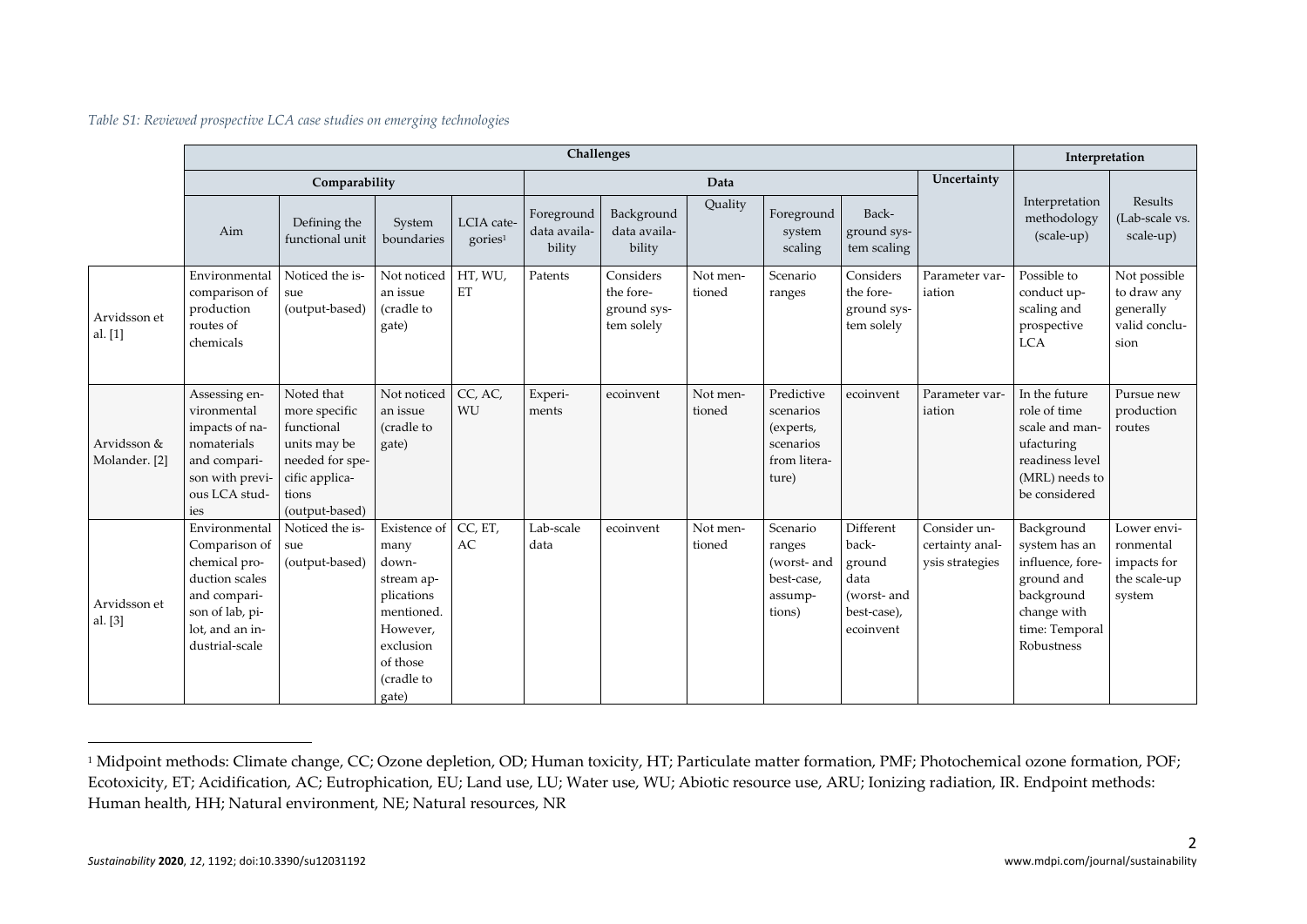| Baresel et al.<br>$[4]$  | Environmental<br>comparison of<br>different plant<br>sizes of<br>wastewater<br>treatment                                                  | One functional<br>unit defined,<br>but consider<br>different reuse<br>categories<br>(output-based) | Not noticed<br>an issue<br>(cradle to<br>gate)  | AC, CC,<br>HT, ARU,<br>POF, WU,<br>EU                            | Pilot plant<br>data | ecoinvent | Mentioned<br>in terms of<br>geograph-<br>ical repre-<br>sentative-<br>ness | Scenario<br>ranges<br>(Calcula-<br>tions, full-<br>scale refer-<br>ences)                         | ecoinvent | Not considered                                                             | Needs to con-<br>sider plant<br>sizes and treat-<br>ment technolo-<br>gies | Most envi-<br>ronmental<br>impacts are<br>reduced as<br>the plant size<br>increases                   |
|--------------------------|-------------------------------------------------------------------------------------------------------------------------------------------|----------------------------------------------------------------------------------------------------|-------------------------------------------------|------------------------------------------------------------------|---------------------|-----------|----------------------------------------------------------------------------|---------------------------------------------------------------------------------------------------|-----------|----------------------------------------------------------------------------|----------------------------------------------------------------------------|-------------------------------------------------------------------------------------------------------|
| Bartolozzi et<br>al. [5] | Prospective<br>LCA of<br>nanostruc-<br>tured materials                                                                                    | Not noticed an<br>issue<br>(output-based)                                                          | Extension<br>necessary<br>(cradle to<br>gate)   | CC, OD,<br>HT, PMF,<br>IR, POF,<br>AC, EU,<br>ET, LU,<br>WU, ARU | Lab-scale<br>data   | ecoinvent | Not men-<br>tioned                                                         | Predictive<br>scenarios<br>(Calcula-<br>tions, equa-<br>tions based<br>on Piccinno<br>et al. [6]) | ecoinvent | Not considered                                                             | Useful for<br>identifying<br>highly contrib-<br>uting life cycle<br>stages | Environmen-<br>tal impacts<br>decrease<br>when upscal-<br>ing the<br>emerging<br>technology           |
| Caduff et al.<br>$[7]$   | Size scaling ef-<br>fects of power<br>generation                                                                                          | Not noticed an<br>issue<br>(output-based)                                                          | Not noticed<br>an issue<br>(cradle to<br>grave) | CC, ET,<br>LU, ARU                                               | Literature          | ecoinvent | Not men-<br>tioned                                                         | Predictive<br>scenarios<br>(Power<br>laws, learn-<br>ing curves,<br>progress<br>rates)            | ecoinvent | Not considered<br>(Parameter<br>variation with<br>sensitivity<br>analysis) | Transparency<br>in LCA reports<br>needs to be in-<br>cluded                | Bigger tur-<br>bines have<br>less environ-<br>mental im-<br>pacts                                     |
| Corona et al.<br>[8]     | Environmental<br>evaluation of<br>different con-<br>figurations of<br>biofuel pro-<br>duction                                             | Not noticed an<br>issue<br>(output-based)                                                          | Not noticed<br>an issue<br>(cradle to<br>gate)  | CC, LU,<br>ET, EU,<br>WU                                         | Pilot plant<br>data | ecoinvent | Not men-<br>tioned                                                         | Predictive<br>scenarios<br>(simula-<br>tion, as-<br>sumptions,<br>literature)                     | ecoinvent | Not considered<br>(Parameter<br>variation with<br>sensitivity<br>analysis) | Process flow-<br>sheet simula-<br>tion and LCA<br>as a first step          | Product yield<br>maximiza-<br>tion showed<br>to be the es-<br>sential envi-<br>ronmental<br>parameter |
| Corona et al.<br>$[9]$   | Environmental<br>comparison of<br>process media<br>(crops for<br>green biorefin-<br>ery conver-<br>sion) for bio-<br>fuel produc-<br>tion | Not noticed an<br>issue<br>(input-based)                                                           | Not noticed<br>an issue<br>(cradle to<br>gate)  | CC, LU,<br>ET, EU,<br>WU                                         | Pilot plant<br>data | ecoinvent | Not men-<br>tioned                                                         | Predictive<br>scenarios<br>(simula-<br>tion)                                                      | ecoinvent | Not considered                                                             | Reasonable<br>representative-<br>ness of the rel-<br>evant pro-<br>cesses  | One crop has<br>the best per-<br>formance                                                             |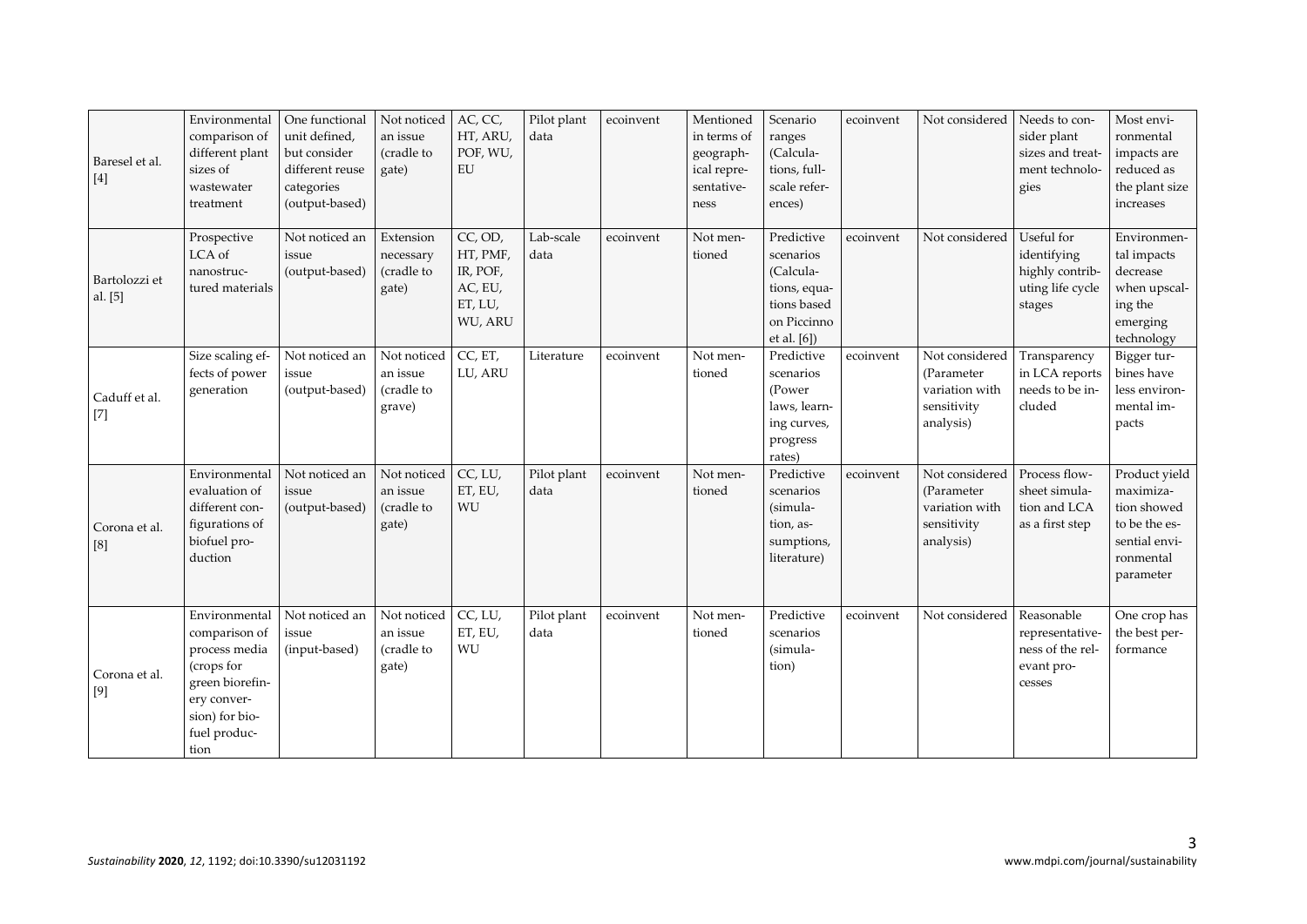| Fang et al. [10]              | Identification<br>of improve-<br>ments for pro-<br>cess develop-<br>ment in<br>wastewater<br>treatment                                                                               | Not noticed an<br>issue<br>(output-based) | Not noticed<br>an issue<br>(cradle to<br>gate) | HT                                        | Existing<br>processes                                                                                 | ecoinvent                  | Not men-<br>tioned               | Predictive<br>scenarios<br>(Modeling<br>data)                                                                 | ecoinvent                | Uncertainty<br>and sensitivity<br>assessment<br>with the ap-<br>proach pro-<br>posed by<br>Claverul et al.<br>$[11]$ | Benefits for de-<br>cision making<br>and implemen-<br>tation                    | Some param-<br>eters have<br>impacts on<br>many catego-<br>ries whereas<br>others only<br>to certain cat-<br>egories |
|-------------------------------|--------------------------------------------------------------------------------------------------------------------------------------------------------------------------------------|-------------------------------------------|------------------------------------------------|-------------------------------------------|-------------------------------------------------------------------------------------------------------|----------------------------|----------------------------------|---------------------------------------------------------------------------------------------------------------|--------------------------|----------------------------------------------------------------------------------------------------------------------|---------------------------------------------------------------------------------|----------------------------------------------------------------------------------------------------------------------|
| Garcia-Herrero<br>et al. [12] | Environmental<br>comparison<br>with conven-<br>tional pro-<br>cesses for<br>chemical pro-<br>duction and<br>identification<br>of improve-<br>ments for pro-<br>cess develop-<br>ment | Not noticed an<br>issue<br>(output-based) | Not noticed<br>an issue<br>(cradle to<br>gate) | CC, ET,<br>HT, POF,<br>ARU, WU,<br>OD, EU | Lab-scale<br>data                                                                                     | ecoinvent                  | Not men-<br>tioned               | Predictive<br>scenarios<br>(assump-<br>tions, simu-<br>lation, liter-<br>ature)                               | ecoinvent                | Not considered                                                                                                       | Eliminate the<br>environmental<br>hot spots sys-<br>tematically                 | The new pro-<br>cess is not<br>sustainable                                                                           |
| Gargalo et al.<br>$[13]$      | Identification<br>of improve-<br>ments for pro-<br>cess develop-<br>ment in chemi-<br>cal production<br>and reporting<br>and interpret-<br>ing uncertainty                           | Not noticed an<br>issue<br>(output-based) | Not noticed<br>an issue<br>(cradle to<br>gate) | CC, HT,<br>ET, PMF,<br>POF, AC,<br>EU     | Literature,<br>experi-<br>ments, pilot<br>plant data,<br>simulation<br>results,<br>stream ta-<br>bles | ecoinvent, lit-<br>erature | Not men-<br>tioned               | Scenario<br>ranges<br>(worst- and<br>best-case,<br>Multidi-<br>mensional<br>matrix, Su-<br>perstruc-<br>ture) | ecoinvent,<br>literature | Process valida-<br>tion algorithm<br>(aimed at con-<br>sistent stoichi-<br>ometry);<br>Monte Carlo<br>simulation     | Combining<br>risk manage-<br>ment and LCA<br>to extend the<br>usual practice    | The new pro-<br>cess has the<br>most signifi-<br>cant potential<br>to reduce en-<br>vironmental<br>impacts           |
| Gavankar et al.<br>$[14]$     | Size scaling ef-<br>fects in nano-<br>material pro-<br>duction                                                                                                                       | Not noticed an<br>issue<br>(output-based) | Not noticed<br>an issue<br>(cradle to<br>gate) | CC, EU,<br>AC, ET,<br>WU, POF             | Lab-scale<br>data                                                                                     | ecoinvent                  | Pedigree<br>matrix ap-<br>proach | Predictive<br>scenarios<br>(based on<br>technology<br>$\rm{readiness}$<br>level (TRL)<br>and MRL)             | ecoinvent                | Uncertainty<br>quantification<br>via pedigree<br>matrix                                                              | Provide an ini-<br>tial baseline<br>and nonlinear<br>effects of scal-<br>ing up | Reduction of<br>impacts<br>through up-<br>scaling                                                                    |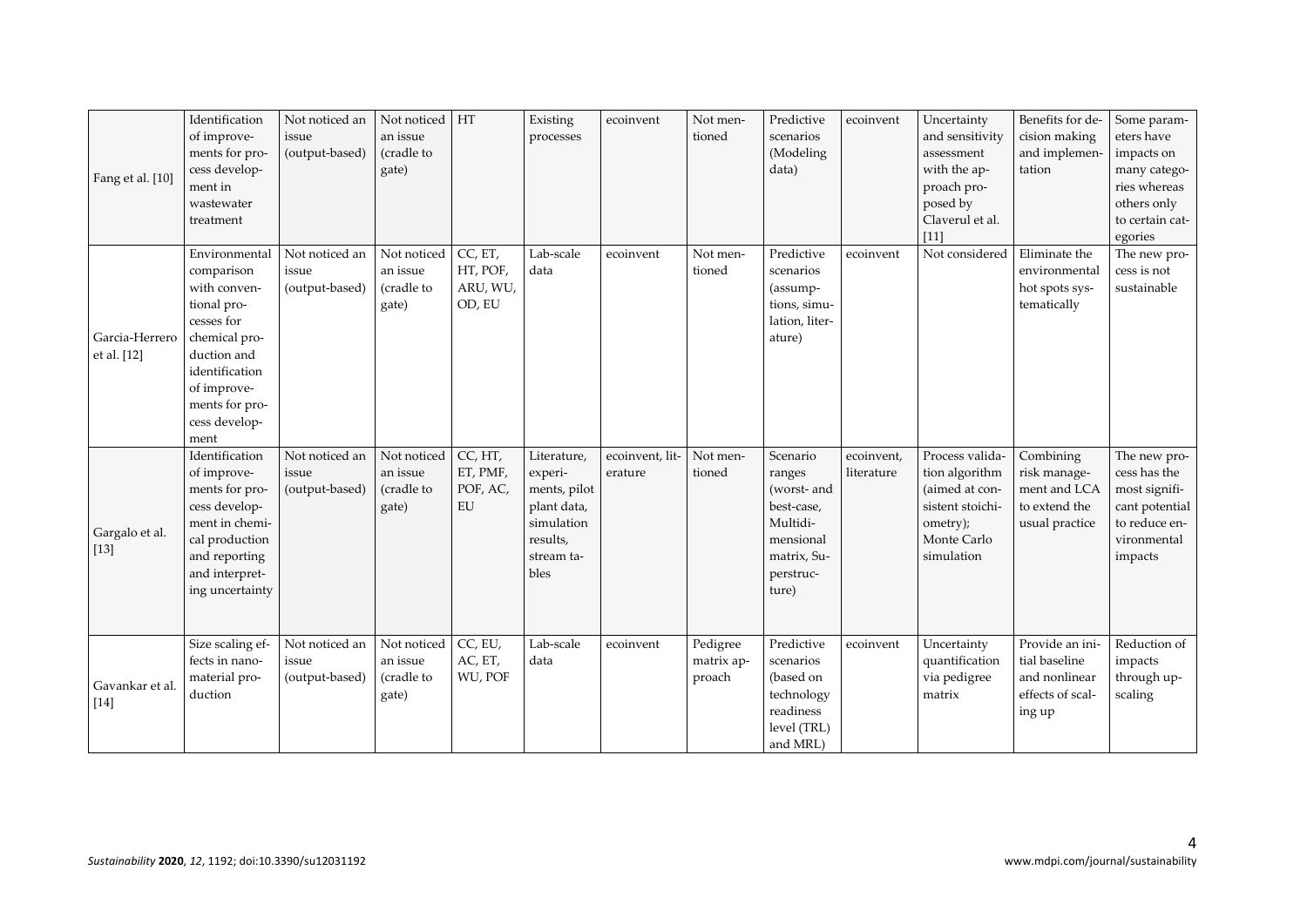| Gear et al. [15]         | Environmental<br>comparison of<br>design changes<br>in waste treat-<br>ment and iden-<br>tification of<br>improvements<br>for process de-<br>velopment as<br>well as of key<br>impact catego-<br>ries | Not noticed an<br>issue<br>(output-based)                                                                                   | Not noticed<br>an issue<br>(cradle to<br>grave)                                                                                      | CC, AC,<br>ET, EU,<br>OD, WU | Pilot plant<br>data                  | ecoinvent                | Authors<br>present a<br>simple<br>LCA toolkit<br>which is<br>applicable<br>without re-<br>quiring<br>high-qual-<br>ity data | Predictive<br>scenarios<br>(initial base<br>case, De-<br>sign modi-<br>fications)        | ecoinvent                | Not considered                                           | Normalization<br>and ternary di-<br>agram with<br>key impact cat-<br>egories to sup-<br>ports the tech-<br>nology devel-<br>opment | The new pro-<br>cess is a bet-<br>ter environ-<br>mental op-<br>tion |
|--------------------------|-------------------------------------------------------------------------------------------------------------------------------------------------------------------------------------------------------|-----------------------------------------------------------------------------------------------------------------------------|--------------------------------------------------------------------------------------------------------------------------------------|------------------------------|--------------------------------------|--------------------------|-----------------------------------------------------------------------------------------------------------------------------|------------------------------------------------------------------------------------------|--------------------------|----------------------------------------------------------|------------------------------------------------------------------------------------------------------------------------------------|----------------------------------------------------------------------|
| Gerber et al.<br>$[16]$  | Provision of<br>full-scale bio-<br>fuel produc-<br>tion inventory<br>data                                                                                                                             | Not noticed an<br>issue<br>(input-based)                                                                                    | Not noticed<br>an issue<br>(cradle to<br>gate)                                                                                       | HH, NE,<br>NR                | Pilot plant<br>data, litera-<br>ture | ecoinvent                | Not men-<br>tioned                                                                                                          | Predictive<br>scenarios<br>(calcula-<br>tions,<br>power<br>laws)                         | ecoinvent                | Monte Carlo<br>simulation                                | Power laws are<br>used and con-<br>firmed useful<br>for scaling                                                                    | Not possible<br>to draw any<br>generally<br>valid conclu-<br>sion    |
| Hospido et al.<br>$[17]$ | Review meth-<br>odological is-<br>sues for LCAs<br>on emerging<br>technologies,<br>drawing sug-<br>gestions, and<br>application to<br>case studies<br>within the<br>food-pro-<br>cessing sector.      | Physical units<br>are preferred.<br>Economic di-<br>mension in-<br>cluded in the<br>FU when re-<br>quired<br>(output-based) | Steps that<br>are not af-<br>fected by<br>the novel<br>process are<br>excluded<br>(cradle to<br>grave)                               | Not men-<br>tioned           | Literature,<br>lab-scale<br>data     | Literature,<br>ecoinvent | Not men-<br>tioned                                                                                                          | Predictive<br>scenarios<br>(full-scale<br>references,<br>modeling<br>data)               | Literature,<br>ecoinvent | Parameter var-<br>iation with<br>sensitivity<br>analysis | The applied<br>method is con-<br>firmed to be<br>useful for pro-<br>spective LCAs<br>on emerging<br>technologies                   | Not possible<br>to draw any<br>generally<br>valid conclu-<br>sion    |
| Janssen et al.<br>$[18]$ | Environmental<br>evaluation of<br>different con-<br>figurations of<br>biofuel pro-<br>duction and<br>comparison<br>with previous<br>LCA studies as<br>well as the in-<br>dustrial-scale               | Noted that<br>more specific<br>functional<br>units may be<br>needed for spe-<br>cific applica-<br>tions<br>(output-based)   | Noticed the<br>issue. Due<br>to lacking<br>data, they<br>used a cra-<br>dle to gate<br>system<br>boundary<br>to avoid<br>uncertainty | CC, EU,<br>AC, POF           | Lab-scale<br>data                    | ecoinvent                | Not men-<br>tioned                                                                                                          | Scenario<br>ranges<br>(Spread-<br>sheet<br>model, as-<br>sumptions,<br>modeling<br>data) | ecoinvent                | Sensitivity<br>analysis                                  | Further re-<br>search is<br>needed for ap-<br>plying pro-<br>spective LCA<br>on emerging<br>technologies                           | The process<br>with a lower<br>yield influ-<br>ences im-<br>pacts    |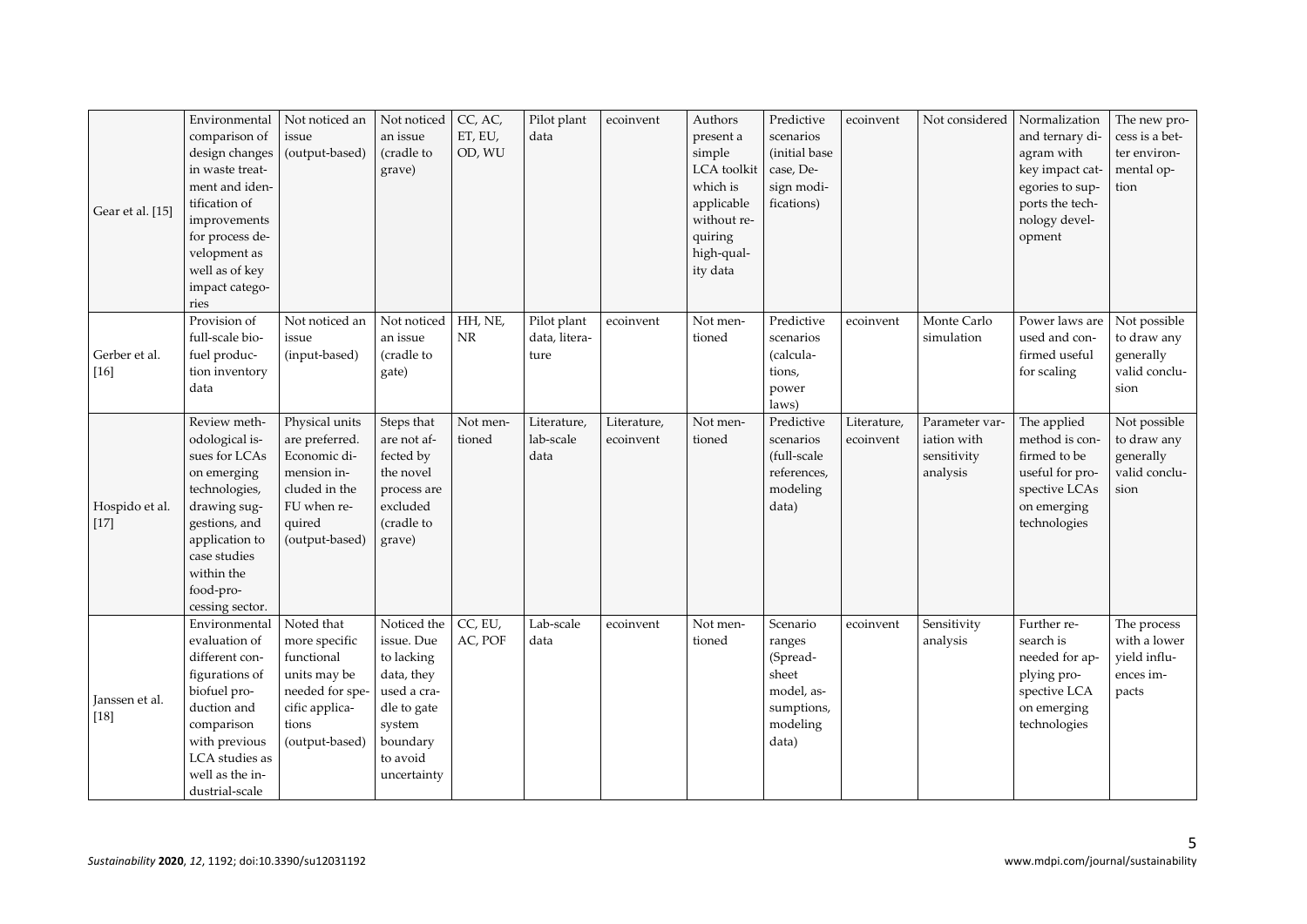| Joyce et al. [19]       | Anticipatory<br>assessment of<br>the environ-<br>mental impacts<br>of paving<br>blocks                                                                   | Not noticed an<br>issue<br>(output-based) | Not noticed<br>an issue<br>(cradle to<br>grave) | CC, AC,<br>PMF, POF,<br>OD, HT,<br>IR, EU, ET,<br><b>ARU</b> | Lab-scale<br>data, exper-<br>iments | ecoinvent                                                          | Data qual-<br>ity im-<br>proves<br>while pro-<br>cess design<br>knowledge<br>increases | Predictive<br>scenarios<br>(assump-<br>tions)                        | ecoinvent   | Sensitivity<br>analysis for the<br>distance pa-<br>rameter is<br>done                                      | Useful for<br>identifying<br>highly contrib-<br>uting processes | Lower envi-<br>ronmental<br>impacts at<br>potential in-<br>dustrial scale                                                                        |
|-------------------------|----------------------------------------------------------------------------------------------------------------------------------------------------------|-------------------------------------------|-------------------------------------------------|--------------------------------------------------------------|-------------------------------------|--------------------------------------------------------------------|----------------------------------------------------------------------------------------|----------------------------------------------------------------------|-------------|------------------------------------------------------------------------------------------------------------|-----------------------------------------------------------------|--------------------------------------------------------------------------------------------------------------------------------------------------|
| Kazemi et al.<br>$[20]$ | Assess the en-<br>vironmental<br>impacts of na-<br>nomaterials                                                                                           | Not noticed an<br>issue<br>(output-based) | Not noticed<br>an issue<br>(cradle to<br>use)   | ET, CC,<br>HT, WU                                            | Experi-<br>ments                    | ecoinvent                                                          | Not men-<br>tioned                                                                     | Scenario<br>ranges<br>(sensitivity<br>analysis,<br>modeling<br>data) | ecoinvent   | Claim to calcu-<br>late uncer-<br>tainty using<br>parameter var-<br>iation with<br>sensitivity<br>analysis | Useful in an<br>early stage of<br>development                   | Increased ad-<br>sorption ca-<br>pacity leads<br>to higher im-<br>pacts, but up-<br>scaled option<br>performs bet-<br>ter                        |
| Liptow et al.<br>$[21]$ | Environmental<br>comparison of<br>new produc-<br>tion routes for<br>biofuel pro-<br>duction and<br>comparison<br>with the con-<br>ventional pro-<br>cess | Not noticed an<br>issue<br>(output-based) | Not noticed<br>an issue<br>(cradle to<br>gate)  | CC, POF,<br>EU, AC                                           | Pilot plant<br>data                 | Literature                                                         | Not men-<br>tioned                                                                     | Predictive<br>scenarios<br>(simula-<br>tion)                         | Literature  | Not considered                                                                                             | The applied<br>method needs<br>to be improved<br>further        | The new gas-<br>ification<br>route has<br>higher im-<br>pacts, and in-<br>dustrial-scale<br>fails because<br>of limited bi-<br>omass sup-<br>ply |
| Lu et al. [22]          | Ex ante LCA to<br>assess GHG<br>emissions and<br>guide future<br>developments<br>of the novel Cl<br>recovery pro-<br>cess for PVC                        | Not noticed an<br>issue<br>(input-based)  | Not noticed<br>an issue<br>(cradle to<br>gate)  | CC, ARU                                                      | Lab-scale<br>data, Liter-<br>ature  | Inventory<br>Database for<br>Environmen-<br>tal Analysis<br>(IDEA) | Not men-<br>tioned                                                                     | Scenario<br>ranges (cal-<br>culations,<br>equations)                 | <b>IDEA</b> | Not considered                                                                                             | Approach use-<br>ful to suggest<br>development<br>targets       | Reduction of<br>GHG emis-<br>sions and en-<br>ergy con-<br>sumption for<br>the potential<br>industrial-<br>scale technol-<br>ogy                 |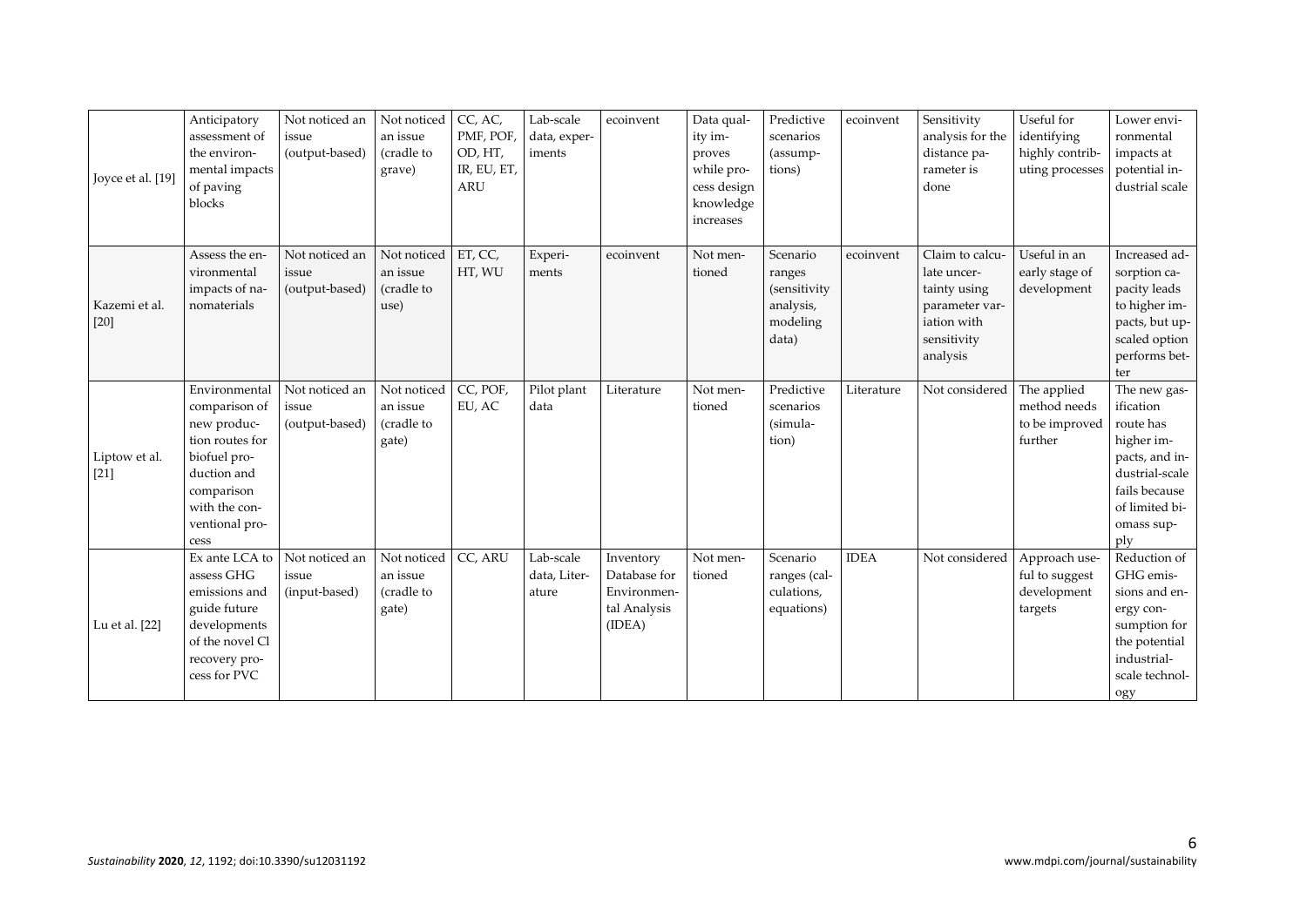| Marco et al.<br>$[23]$    | Environmental<br>impact assess-<br>ment of chemi-<br>cals                                                                                                                             | Not noticed an<br>issue<br>(output-based)                                              | Not noticed<br>an issue<br>(cradle to<br>gate)                                                                      | HT, POF,<br>AC, LU,<br>CC, OD,<br>EU, PMF,<br>ET, ARU                          | Lab-scale<br>data, pilot<br>plant data                 | ecoinvent                         | Not men-<br>tioned | Predictive<br>scenarios<br>(simula-<br>tion, as-<br>sumptions) | ecoinvent                                                                                                                         | Not considered                          | Applied<br>method needs<br>to be improved<br>further                                                                                | Reduction of<br>the impacts<br>after scaling-<br>up from lab<br>to pilot-scale                       |
|---------------------------|---------------------------------------------------------------------------------------------------------------------------------------------------------------------------------------|----------------------------------------------------------------------------------------|---------------------------------------------------------------------------------------------------------------------|--------------------------------------------------------------------------------|--------------------------------------------------------|-----------------------------------|--------------------|----------------------------------------------------------------|-----------------------------------------------------------------------------------------------------------------------------------|-----------------------------------------|-------------------------------------------------------------------------------------------------------------------------------------|------------------------------------------------------------------------------------------------------|
| Muñoz et al.<br>$[24]$    | Prospective<br>LCA of an off-<br>grid solar-as-<br>sisted heat<br>pump and<br>comparison to<br>a reference                                                                            | Not noticed an<br>issue<br>(input-based)                                               | Not noticed<br>an issue<br>(cradle to<br>grave)                                                                     | CC, HT,<br>PMF, IR,<br>OD, ET,<br>LU, AC,<br>EU, POF,<br><b>ARU</b>            | Pilot plant<br>data, litera-<br>ture, as-<br>sumptions | ecoinvent<br>(consequen-<br>tial) | Not men-<br>tioned | Predictive<br>scenarios<br>(assump-<br>tions)                  | ecoinvent<br>(conse-<br>quential)<br>and as-<br>sumptions<br>for the elec-<br>tricity mix<br>in the pe-<br>riod from<br>2012-2020 | Scenario and<br>sensitivity<br>analysis | Prospective<br>LCA is useful,<br>but the prelim-<br>inary results<br>need to be vali-<br>dated with a<br>real-life appli-<br>cation | Emerging<br>technology<br>performs bet-<br>ter on an in-<br>dustrial scale<br>and the refer-<br>ence |
| Pallas et al.<br>$[25]$   | Prospective<br>LCA to iden-<br>tify environ-<br>mental<br>hotspots along<br>the develop-<br>ment of an<br>emerging tech-<br>nology with-<br>out a compari-<br>son to a refer-<br>ence | Noticed an is-<br>sue regarding<br>the consistency<br>of data source<br>(output-based) | Noticed an<br>issue re-<br>garding the $ ET, OD,$<br>inclusive of HT, LU<br>the EoL<br>stage<br>(cradle to<br>gate) | CC, AC,<br>EU, POF,                                                            | Experi-<br>ments, liter-<br>ature                      | ecoinvent                         | Not men-<br>tioned | Predictive<br>scenarios<br>(assump-<br>tions)                  | ecoinvent                                                                                                                         | Scenario analy-<br>sis                  | The approach<br>is useful to<br>guide the de-<br>velopment of<br>emerging tech-<br>nologies                                         | Comparing<br>different<br>emerging<br>technologies<br>and give<br>guidance for<br>upscaling          |
| Piccinno et al.<br>$[26]$ | Environmental<br>impact assess-<br>ment of nano-<br>materials at<br>commercial-<br>scale                                                                                              | Not noticed an<br>issue<br>(output-based)                                              | Not noticed<br>an issue<br>(cradle to<br>gate)                                                                      | HT, PMF,<br>OD, ET,<br>AC, LU,<br>EU, POF,<br>CC, ARU,<br>HH, NR,<br><b>NE</b> | Lab-scale<br>data, litera-<br>ture                     | ecoinvent                         | Not men-<br>tioned | Predictive<br>scenarios<br>(Calcula-<br>tions, equa-<br>tions) | ecoinvent                                                                                                                         | Qualitatively<br>stated                 | The framework<br>used to com-<br>pare to a linear<br>scaling factor<br>considered to<br>be useful                                   | Lower im-<br>pacts for the<br>scale-up                                                               |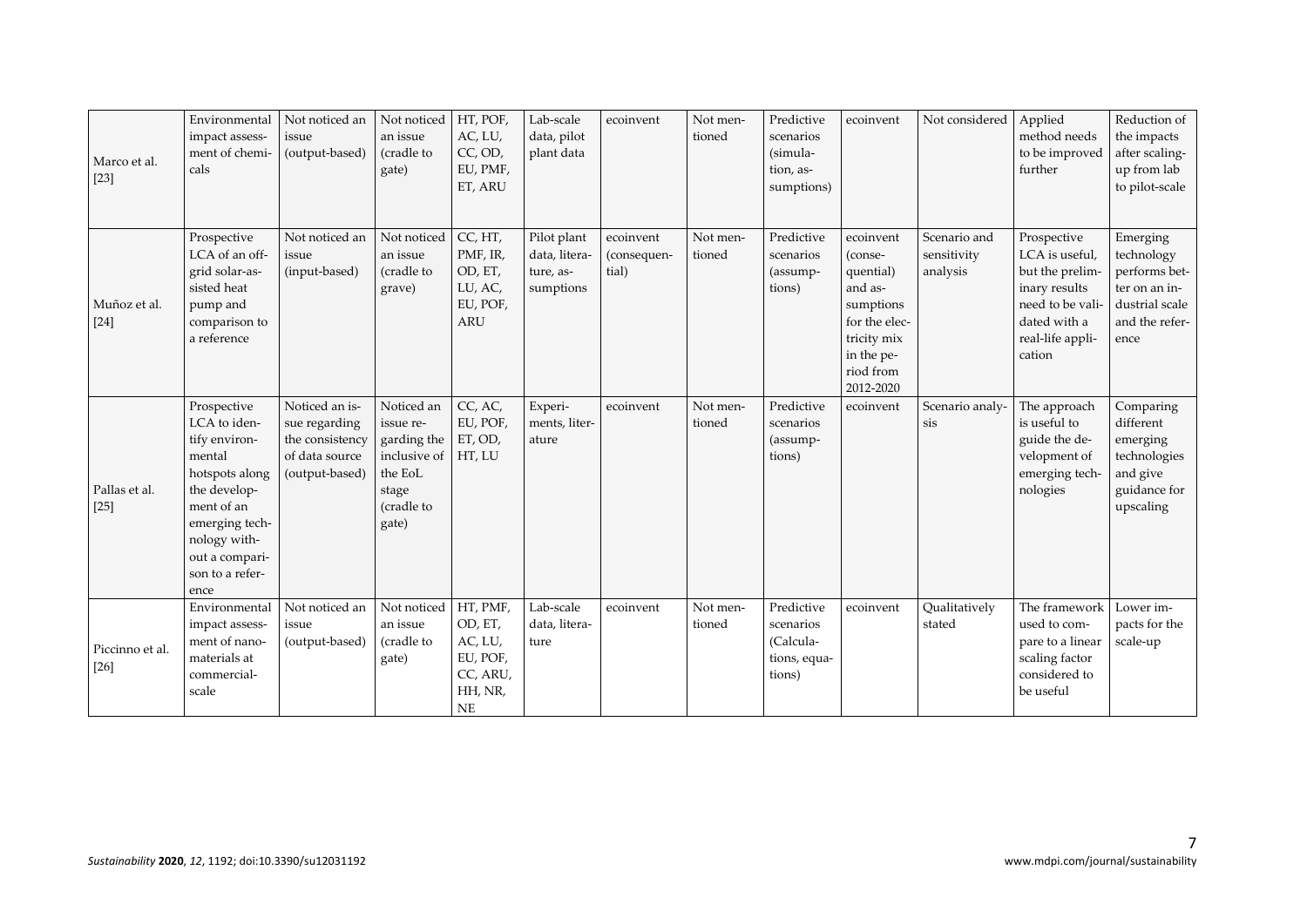| Pini et al. [27]         | Identification<br>of improve-<br>ments/hotspots<br>for process de-<br>velopment in<br>nanomaterials                                        | Not noticed an<br>issue<br>(output-based)                      | Not noticed<br>an issue<br>(cradle to<br>grave) | HT, PMF,<br>OD, ET,<br>AC, LU,<br>EU, CC,<br><b>ARU</b> | No fore-<br>ground sys-<br>tem for lab-<br>scale     | ecoinvent | Not men-<br>tioned               | Predictive<br>scenarios<br>(experi-<br>ments, lin-<br>ear scaling<br>rate)       | ecoinvent | Parameter var-<br>iation with<br>sensitivity<br>analysis                                     | Future work<br>for a complex<br>up-scaling<br>scheme is<br>needed                                                | Production<br>stage has the<br>highest envi-<br>ronmental<br>impacts             |
|--------------------------|--------------------------------------------------------------------------------------------------------------------------------------------|----------------------------------------------------------------|-------------------------------------------------|---------------------------------------------------------|------------------------------------------------------|-----------|----------------------------------|----------------------------------------------------------------------------------|-----------|----------------------------------------------------------------------------------------------|------------------------------------------------------------------------------------------------------------------|----------------------------------------------------------------------------------|
| Roes & Patel<br>$[28]$   | Environmental<br>comparison of<br>new produc-<br>tion routes<br>with the con-<br>ventional pro-<br>cess                                    | Not noticed an<br>issue<br>(output-based)                      | Not noticed<br>an issue<br>(cradle to<br>gate)  | CC                                                      | Chemical<br>equations                                | ecoinvent | Not men-<br>tioned               | Predictive<br>scenarios<br>(modeling<br>data, litera-<br>ture)                   | ecoinvent | Data uncer-<br>tainty is dis-<br>cussed in the<br>interpretation                             | The applied<br>method needs<br>to be improved<br>further                                                         | New catalyst<br>offers ad-<br>vantages but<br>has higher<br>impacts              |
| Sampaio et al.<br>$[29]$ | Environmental<br>impact assess-<br>ment of food<br>products                                                                                | Not noticed an<br>issue<br>(output-based)                      | Noticed the<br>issue<br>(cradle to<br>gate)     | CC, AC,<br>ARU,<br>POF, OD,<br>PMF, EU,<br>WU           | Lab-scale<br>data                                    | ecoinvent | Pedigree<br>matrix ap-<br>proach | Predictive<br>scenarios<br>(literature,<br>expert esti-<br>mations)              | ecoinvent | Monte Carlo<br>simulation us-<br>ing values<br>from the pedi-<br>gree matrix in<br>ecoinvent | Search for al-<br>ternatives and<br>equipment re-<br>quirements                                                  | Impacts<br>mainly result<br>from the en-<br>ergy demand                          |
| Sfez et al. [30]         | Identification<br>of improve-<br>ments for pro-<br>cess develop-<br>ment in<br>wastewater<br>treatment                                     | Not noticed an<br>issue<br>(input and out-<br>put-based)       | Not noticed<br>an issue<br>(cradle to<br>gate)  | CC, EU,<br><b>ARU</b>                                   | Literature,<br>on-site vis-<br>its                   | ecoinvent | Not men-<br>tioned               | Predictive<br>scenarios<br>(expert esti-<br>mations)                             | ecoinvent | Not considered                                                                               | The applied<br>method needs<br>to be improved<br>further espe-<br>cially uncer-<br>tainties should<br>be reduced | Up-scaling<br>enhances en-<br>vironmental<br>sustainability                      |
| Simon et al.<br>$[31]$   | Environmental<br>impact com-<br>parison of an<br>emerging tech-<br>nology and a<br>mature tech-<br>nology for bat-<br>tery produc-<br>tion | Introduce the<br>analysis of the<br>function<br>(output-based) | Not noticed<br>an issue<br>(cradle to<br>gate)  | CC, AC,<br>EU, ET,<br>POF, ARU                          | Lab-scale<br>data, exper-<br>iments, lit-<br>erature | ecoinvent | Not men-<br>tioned               | Predictive<br>scenarios<br>(assump-<br>tions, litera-<br>ture, calcu-<br>lations | ecoinvent | Sensitivity<br>analysis                                                                      | Application of<br>the proposed<br>method is<br>meaningful but<br>needs to be<br>validated                        | Up-scaled<br>emerging<br>technology<br>shows lower<br>environmen-<br>tal impacts |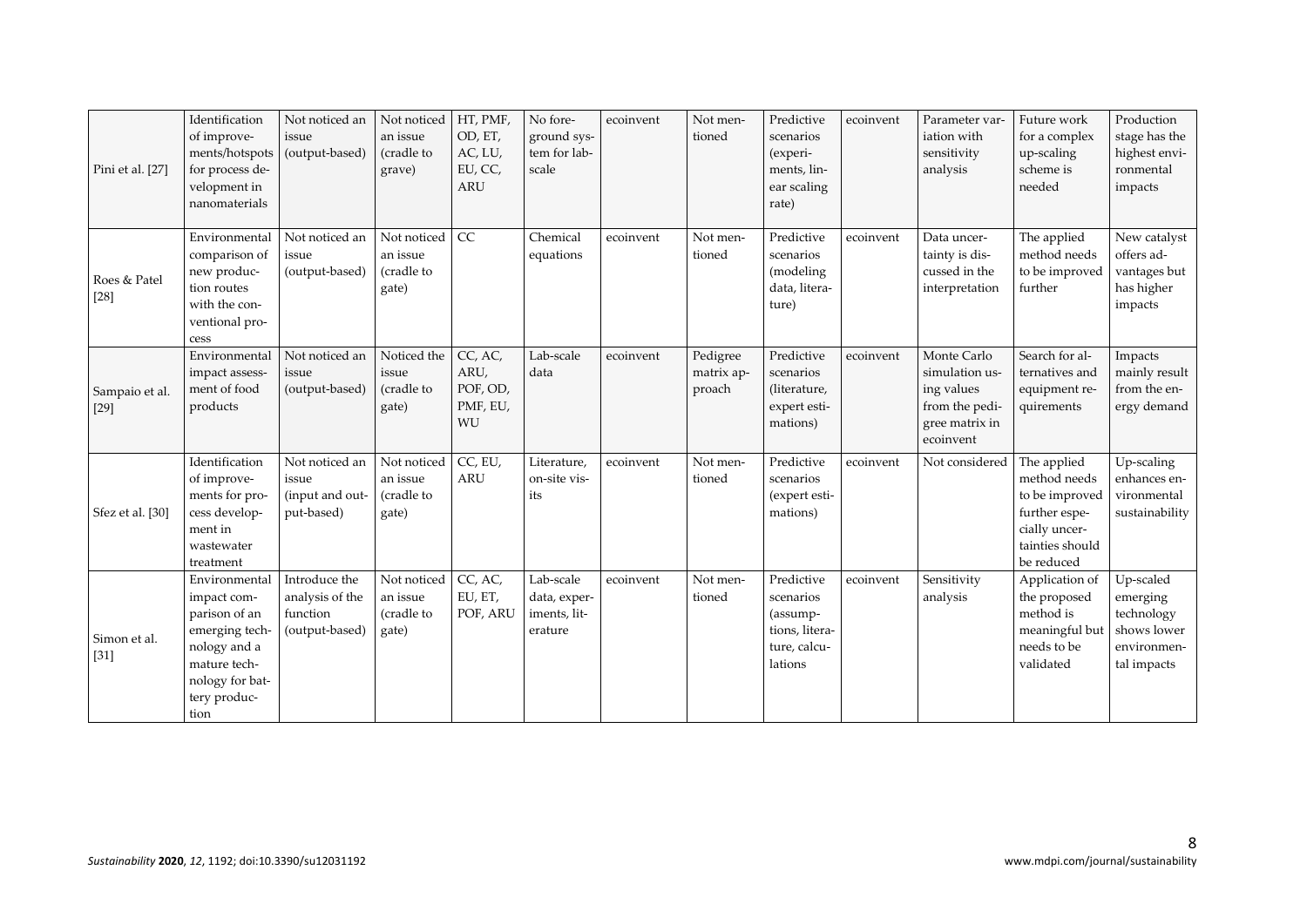| Taelman et al.<br>$[32]$    | Overcome lim-<br>itations of lab-<br>scale LCA in<br>the field of al-<br>gae                                                                 | Not noticed an<br>issue<br>(output-based)         | Not noticed<br>an issue<br>(cradle to<br>gate)  | CC, ARU                                                          | Pilot plant<br>data, litera-<br>ture | ecoinvent                         | Not men-<br>tioned               | Scenario<br>ranges<br>(sensitivity)<br>analysis)                   | ecoinvent                         | Not considered                                                                      | Promising re-<br>sults for an up-<br>scaled system                                               | Identifies the<br>best scenario                                                               |
|-----------------------------|----------------------------------------------------------------------------------------------------------------------------------------------|---------------------------------------------------|-------------------------------------------------|------------------------------------------------------------------|--------------------------------------|-----------------------------------|----------------------------------|--------------------------------------------------------------------|-----------------------------------|-------------------------------------------------------------------------------------|--------------------------------------------------------------------------------------------------|-----------------------------------------------------------------------------------------------|
| Tan et al. [33]             | Environmental<br>impact assess-<br>ment of chemi-<br>cals                                                                                    | Not noticed an<br>issue<br>(output-based)         | Not noticed<br>an issue<br>(cradle to<br>gate)  | LU                                                               | Experi-<br>ments                     | ecoinvent                         | Not men-<br>tioned               | Predictive<br>scenarios<br>(simula-<br>tion)                       | ecoinvent                         | Not considered                                                                      | Close to actual<br>impacts                                                                       | Upscaling<br>performs bet-<br>ter                                                             |
| Thonemann &<br>Schulte [34] | Development<br>of a methodol-<br>ogy for the<br>prospective<br>LCA and ap-<br>plying it to the<br>electrochemi-<br>cal reduction<br>reaction | Not noticed an<br>issue<br>(output-based)         | Not noticed<br>an issue<br>(cradle to<br>gate)  | CC, AC,<br>ET, EU, IR,<br>HAT, OD,<br>POF, PMF,<br>LU, ARU       | Lab-scale<br>data                    | ecoinvent<br>(consequen-<br>tial) | Pedigree<br>matrix ap-<br>proach | Predictive<br>scenarios<br>(simula-<br>tion)                       | ecoinvent<br>(conse-<br>quential) | Monte Carlo<br>simulation,<br>scenario analy-<br>sis, and sensi-<br>tivity analysis | Promising re-<br>sults for an up-<br>scaled system                                               | Identifies the<br>best potential<br>reactor de-<br>sign                                       |
| Troy et al. [35]            | Environmental<br>impact assess-<br>ment of energy<br>technologies                                                                            | Not noticed an<br>issue<br>(output-based)         | Not noticed<br>an issue<br>(cradle to<br>gate)  | CC, HT,<br>EU, AC,<br>POF,<br>ARU, ET,<br>OD, HH                 | Lab-scale<br>data                    | ecoinvent                         | Not men-<br>tioned               | Scenario<br>ranges (ex-<br>treme sce-<br>narios<br>(mini-<br>mum)) | ecoinvent                         | Not considered                                                                      | Results not<br>comparable<br>but Indicate a<br>direction                                         | Decrease in<br>all impact<br>categories for<br>scale-up                                       |
| Tsoy et al. [36]            | Guidance for<br>the R&D of a<br>novel coating<br>technology re-<br>garding envi-<br>ronmental im-<br>pacts                                   | Two functional<br>units defined<br>(output-based) | Not noticed<br>an issue<br>(cradle to<br>grave) | $\overline{CC}$ , AC,<br>OD, EU,<br>ET, HT,<br>POF, LU           | Literature,<br>company<br>data       | ecoinvent                         | Not men-<br>tioned               | Predictive<br>scenarios<br>(assump-<br>tions)                      | ecoinvent                         | Sensitivity<br>analysis                                                             | The new coat-<br>ings are envi-<br>ronmentally<br>competitive<br>with conven-<br>tional coatings | The use of<br>anticipatory<br>LCA is rec-<br>ommended<br>in the early<br>stage of de-<br>sign |
| Valsasina et al.<br>$[37]$  | Environmental<br>comparison<br>with the con-<br>ventional pro-<br>cess for food<br>production                                                | Not noticed an<br>issue<br>(output-based)         | Not noticed<br>an issue<br>(cradle to<br>grave) | CC, OD,<br>HT, PMF,<br>POF, ET,<br>AC, EU,<br>LU, WU,<br>ARU, IR | Experi-<br>ments                     | ecoinvent                         | Not men-<br>tioned               | Scenario<br>ranges<br>(sensitivity<br>analysis,<br>power<br>laws)  | ecoinvent                         | Sensitivity<br>analysis                                                             | Further re-<br>search is rec-<br>ommended                                                        | Upscaling<br>performs bet-<br>ter                                                             |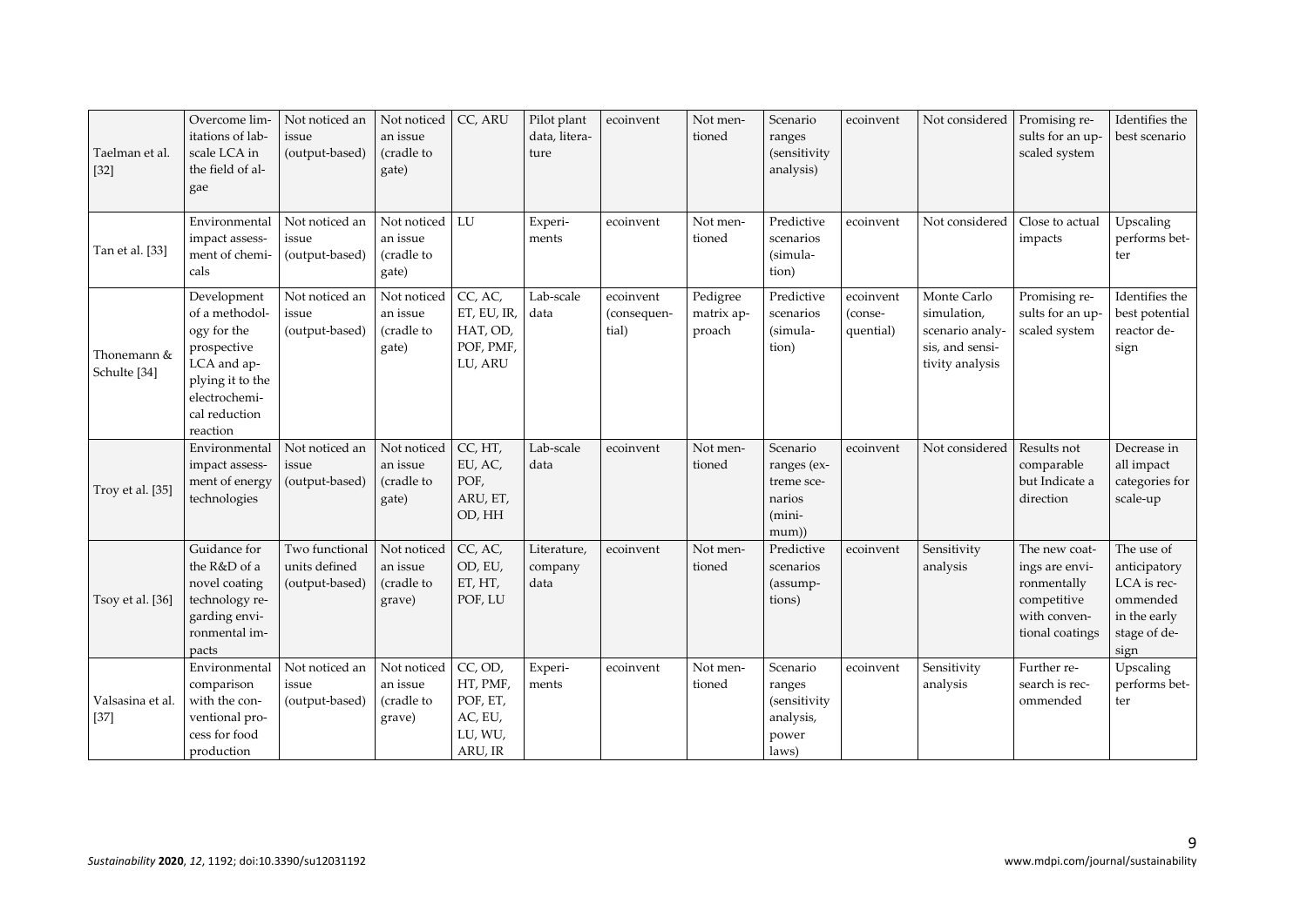| Villares et al.<br>$[38]$ | Ex-ante envi-<br>ronmental im-<br>pact assess-<br>ment of waste<br>treatment                                                         | Not noticed an<br>issue<br>(output-based)                                                                                              | Not noticed<br>an issue<br>(cradle to<br>gate)                        | CC, OD,<br>HT, POF,<br>ET, AC,<br>EU, ARU                        | Experi-<br>ments | ecoinvent     | Stating that<br>data qual-<br>ity is lower<br>when ap-<br>plying ex-<br>ante LCA                                              | Scenario<br>ranges (ex-<br>plorative)                                              | ecoinvent          | Not considered                                                    | Enables<br>hotspot analy-<br>sis                                                                                          | Upscaling<br>performs bet-<br>ter                                                                               |
|---------------------------|--------------------------------------------------------------------------------------------------------------------------------------|----------------------------------------------------------------------------------------------------------------------------------------|-----------------------------------------------------------------------|------------------------------------------------------------------|------------------|---------------|-------------------------------------------------------------------------------------------------------------------------------|------------------------------------------------------------------------------------|--------------------|-------------------------------------------------------------------|---------------------------------------------------------------------------------------------------------------------------|-----------------------------------------------------------------------------------------------------------------|
| Walser et al.<br>$[39]$   | Environmental<br>comparison<br>with the con-<br>ventional pro-<br>cess in the field<br>of clothing                                   | Noticed the is-<br>sue<br>(output-based)                                                                                               | Not noticed<br>an issue<br>(cradle to<br>grave)                       | CC, ET                                                           | Literature       | ecoinvent     | Pedigree<br>matrix ap-<br>proach                                                                                              | Predictive<br>scenarios                                                            | ecoinvent          | Monte Carlo-<br>simulation                                        | Support of pol-<br>icy decisions                                                                                          | Impacts are<br>lower in the<br>nanomateri-<br>als scenarios                                                     |
| Wender et al.<br>$[40]$   | Framework for<br>anticipatory<br>LCA in the<br>field of energy<br>technologies                                                       | Noticed the is-<br>sue<br>(output-based)                                                                                               | Noticed the<br>issue<br>(cradle to<br>gate)                           | CC, OD,<br>HT, PMF,<br>POF, ET,<br>AC, EU,<br>LU, WU,<br>ARU, IR | Literature       | ecoinvent     | Stating that<br>data qual-<br>ity issue ex-<br>ists and<br>cannot be<br>overcome<br>not even if<br>the effort is<br>increased | Predictive<br>scenarios<br>(risk re-<br>search)                                    | ecoinvent          | Parameter and<br>scenario uncer-<br>tainty (pedi-<br>gree matrix) | The framework New panels<br>is applicable to<br>assess emerg-<br>ing technolo-<br>gies environ-<br>mentally               | have an 80 $\%$<br>likelihood to<br>have the low-<br>est overall<br>environmen-<br>tal burden                   |
| Weyand et al.<br>$[41]$   | A meta-LCA<br>approach is<br>used to assess<br>the current<br>and future en-<br>vironmental<br>impacts of<br>photovoltaic<br>systems | Defined two<br>different func-<br>tional units.<br>One for the sta-<br>tus quo and<br>one for the fu-<br>ture system<br>(output-based) | Noticed the<br>issue<br>(cradle to<br>gate and<br>cradle to<br>grave) | CC, ET,<br>HT, ARU                                               | Literature       | Not specified | Not men-<br>tioned                                                                                                            | Predictive<br>scenarios<br>(assump-<br>tions,<br>power<br>laws, calcu-<br>lations) | Not speci-<br>fied | Scenario and<br>sensitivity<br>analysis                           | Harmonization<br>approach use-<br>ful to assess<br>technologies at<br>an early-stage<br>while decreas-<br>ing uncertainty | Organic PV<br>technologies<br>are the most<br>mature and<br>environmen-<br>tal competi-<br>tive technol-<br>ogy |
| Yao et al. [42]           | Ex-ante LCA<br>of geo-poly-<br>mers produced<br>via 3D printing                                                                      | Not noticed an<br>issue<br>(output-based)                                                                                              | Not noticed<br>an issue<br>(cradle to<br>gate)                        | CC, EU,<br>AC, ARU,<br>POF, ET,<br>OD, HAT                       | Literature       | ecoinvent     | Not men-<br>tioned                                                                                                            | Predictive<br>scenarios<br>(assump-<br>tions)                                      | ecoinvent          | Scenario analy-<br>sis                                            | Implementa-<br>tion of ex-ante<br>LCA is useful<br>to support<br>technology in-<br>novation                               | Environmen-<br>tal impacts<br>decrease<br>when scaling<br>the emerging<br>technology                            |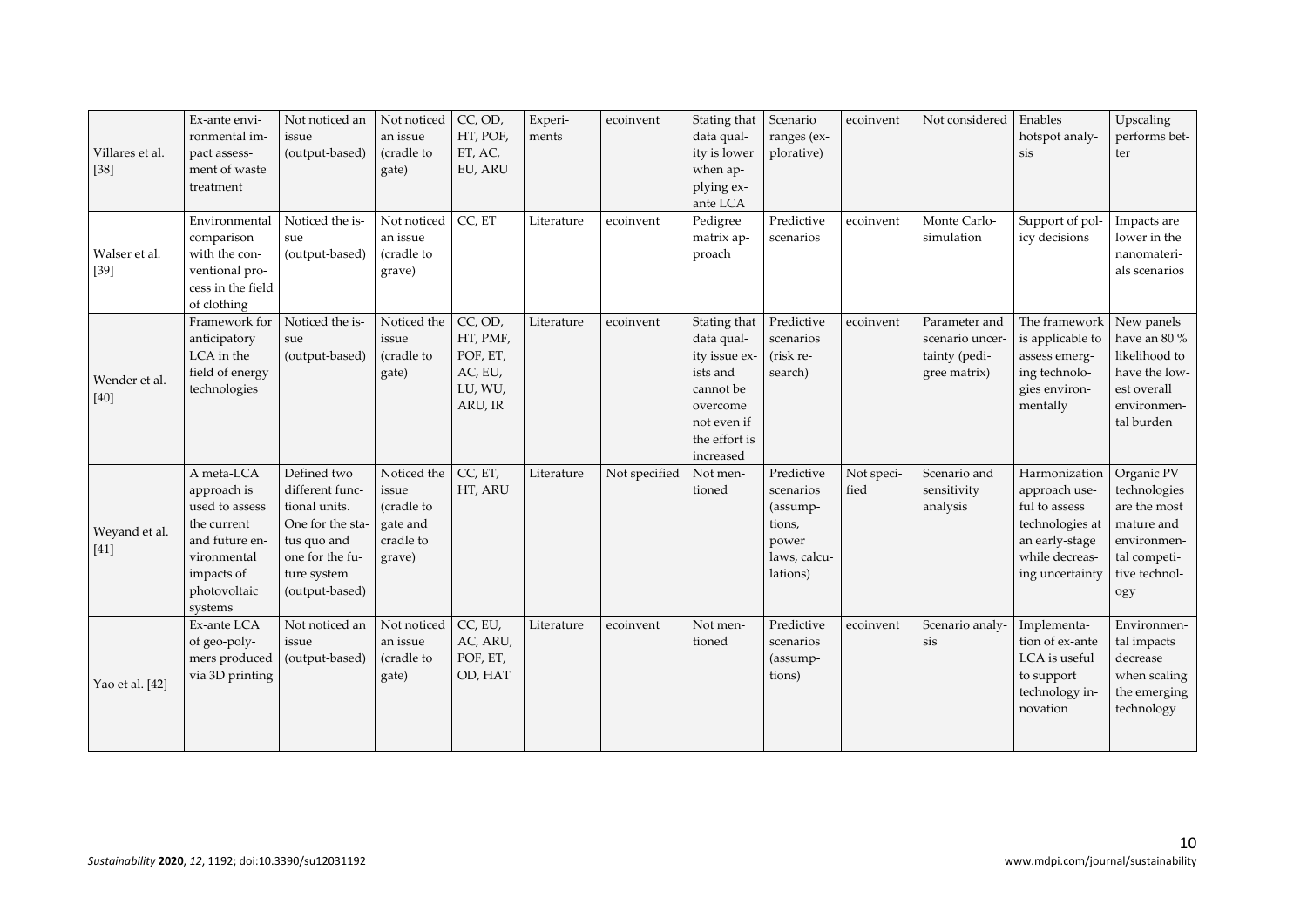| Yao & Masanet<br>$[43]$   | Generate flexi-<br>ble inventory<br>data (for<br>emerging tech-<br>nologies) of<br>chemical pro-<br>duction      | Not noticed an<br>issue<br>(output-based)                                                                                              | Not noticed<br>an issue<br>(cradle to<br>gate)  | CC                                                          | Experi-<br>ments    | Literature | Not men-<br>tioned                      | Predictive<br>scenarios<br>(design<br>logic ap-<br>proach) | Literature | Monte Carlo<br>simulation or<br>scenario analy-<br>sis and sensi-<br>tivity analysis | The used<br>framework is<br>flexible appli-<br>cable                                                                                                             | New ethane<br>oxidative de-<br>hydrogena-<br>tion technol-<br>ogy has the<br>potential to<br>reduce im-<br>pacts              |
|---------------------------|------------------------------------------------------------------------------------------------------------------|----------------------------------------------------------------------------------------------------------------------------------------|-------------------------------------------------|-------------------------------------------------------------|---------------------|------------|-----------------------------------------|------------------------------------------------------------|------------|--------------------------------------------------------------------------------------|------------------------------------------------------------------------------------------------------------------------------------------------------------------|-------------------------------------------------------------------------------------------------------------------------------|
| Zackrisson et<br>al. [44] | Prospective<br>LCA of a struc-<br>tural battery in<br>an electric car<br>roof                                    | Defined two<br>different func-<br>tional units.<br>One for the sta-<br>tus quo and<br>one for the fu-<br>ture system<br>(output-based) | Not noticed<br>an issue<br>(cradle to<br>grave) | CC, POF,<br><b>ARU</b>                                      | Literature          | ecoinvent  | Not men-<br>tioned                      | Predictive<br>scenarios<br>(assump-<br>tions)              | ecoinvent  | Sensitivity<br>analysis                                                              | The structural<br>battery at a<br>more devel-<br>oped stage was<br>assessed to<br>have less envi-<br>ronmental im-<br>pacts than the<br>early-stage bat-<br>tery | Integration of<br>chemical risk<br>assessment in<br>prospective<br>LCA is useful<br>to assess toxi-<br>cological im-<br>pacts |
| Zhou et al. [45]          | Coupling of pi-<br>lot plant oper-<br>ation and life<br>cycle assess-<br>ment within<br>chemical pro-<br>duction | Not noticed an<br>issue<br>(output-based)                                                                                              | Not noticed<br>an issue<br>(cradle to<br>gate)  | CC                                                          | Pilot plant<br>data | ecoinvent  | Data qual-<br>ity criteria<br>described | Scenario<br>ranges                                         | ecoinvent  | Propose Monte<br>Carlo simula-<br>tion                                               | The framework<br>is useful for en-<br>vironmentally<br>assessing<br>emerging tech-<br>nologies, but<br>further re-<br>search is rec-<br>ommended                 | Impacts on<br>pilot and in-<br>dustrial-scale<br>are close to<br>each other                                                   |
| Zimmermann<br>et al. [46] | Approach for<br>prospective<br>LCA in mobil-<br>ity                                                              | Not noticed an<br>issue<br>(output-based)                                                                                              | Not noticed<br>an issue<br>(cradle to<br>grave) | CC, OD,<br>HT, ET,<br>AC, EU,<br>LU, ARU,<br>$_{\text{IR}}$ | Literature          | ecoinvent  | Pedigree<br>matrix ap-<br>proach        | Predictive<br>scenarios                                    | ecoinvent  | Not considered                                                                       | The method<br>enables early<br>design changes<br>to reduce im-<br>pacts                                                                                          | Generation<br>and con-<br>sumption of<br>energy are<br>the most cru-<br>cial parame-<br>ters                                  |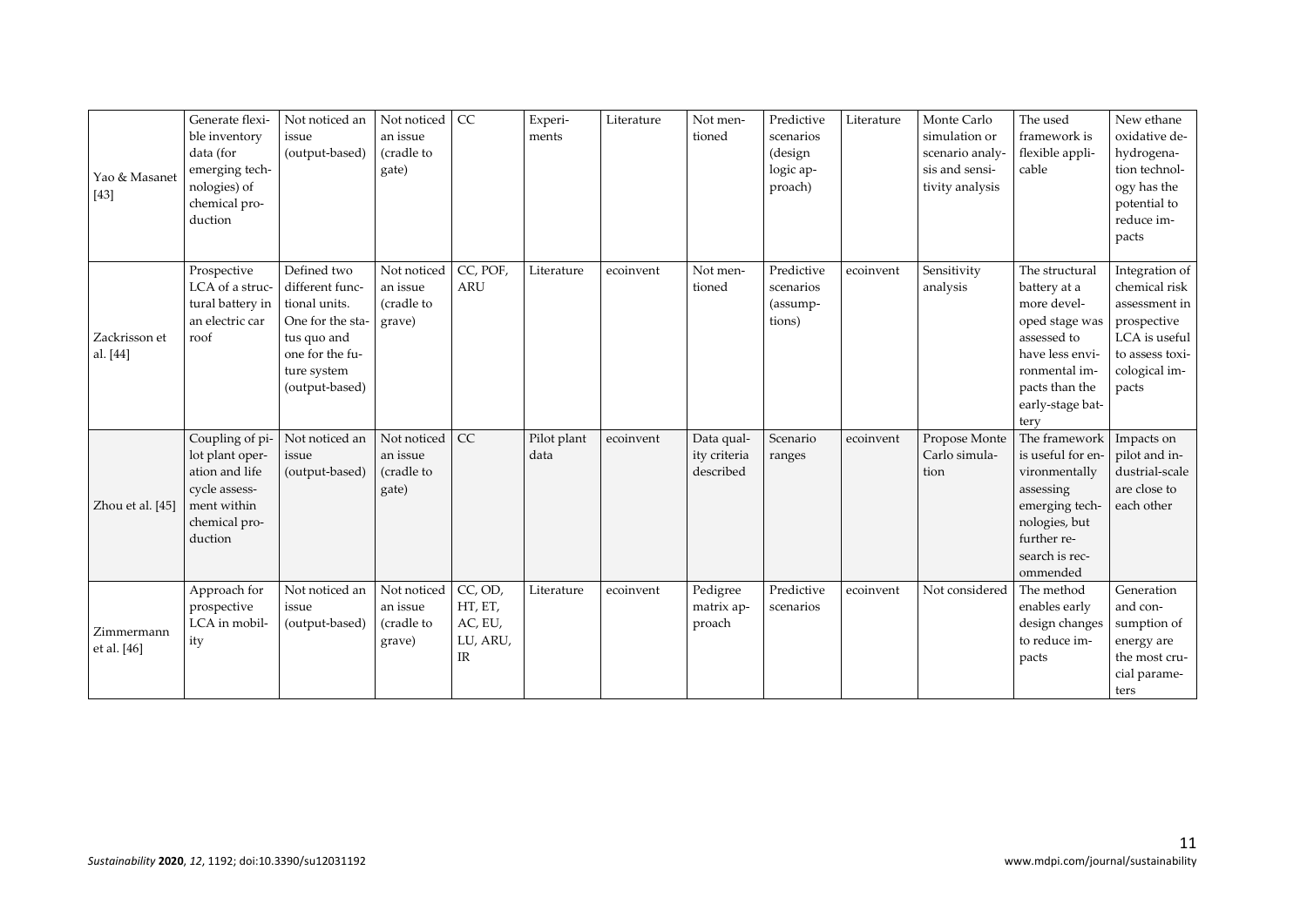## **References**

- 1. Caduff, M.; Huijbregts, M.A.J.; Althaus, H.-J.; Hendriks, A.J. Power-law relationships for estimating mass, fuel consumption and costs of energy conversion equipments. *Environ. Sci. Technol.* **2011**, *45*, 751–754.
- 2. Caduff, M.; Huijbregts, M.A.J.; Koehler, A.; Althaus, H.-J.; Hellweg, S. Scaling Relationships in Life Cycle Assessment. *Journal of Industrial Ecology* **2014**, *18*, 393–406.
- 3. Gasafi, E.; Weil, M.R. Approach and application of life cycle screening in early phases of process design: case study of supercritical water gasification. *Journal of Cleaner Production* **2011**, *19*, 1590–1600.
- 4. Hetherington, A.C.; Borrion, A.L.; Griffiths, O.G.; McManus, 0M.C. Use of LCA as a development tool within early research: Challenges and issues across different sectors. *Int J LCA* **2014**, *19*, 130–143.
- 5. Hellweg, S.; Milà i Canals, L. Emerging approaches, challenges and opportunities in life cycle assessment. *Science* **2014**, *344*, 1109–1113, doi:10.1126/science.1248361.
- 6. McKone, T.E.; Nazaroff, W.W.; Berck, P.; Auffhammer, M.; Lipman, T.; Torn, M.S.; Masanet, E.; Lobscheid, A.; Santero, N.; Mishra, U.; et al. Grand challenges for life-cycle assessment of biofuels. *Environ. Sci. Technol.* **2011**, *45*, 1751–1756, doi:10.1021/es103579c.
- 7. Shibasaki, M.; Fischer, M.; Barthel, L. Effects on Life Cycle Assessment Scale up of processes. *Advances in Life Cycle Engineering for Sustainable Manufacturing Businesses - Proceedings of the 14th CIRP Conference on Life Cycle Engineering* **2007**.
- 8. Shibasaki, M.; Albrecht, S.; Kupfer, T. *Small Scale and Large Scale Plants Effect on Life Cycle Assessment*, 2007.
- 9. Arvidsson, R.; Tillman, A.-M.; Sandén, B.A.; Janssen, M.; Nordelöf, A.; Kushnir, D.; Molander, S. Environmental Assessment of Emerging Technologies: Recommendations for Prospective LCA: Recommendations for Prospective LCA. *Journal of Industrial Ecology* **2018**, *22*, 1286–1294, doi:10.1111/jiec.12690.
- 10. Wender, B.A.; Foley, R.W.; Prado-Lopez, V.; Ravikumar, D.; Eisenberg, D.A.; Hottle, T.A.; Sadowski, J.; Flanagan, W.P.; Fisher, A.; Laurin, L.; et al. Illustrating anticipatory life cycle assessment for emerging photovoltaic technologies. *Environ. Sci. Technol.* **2014**, *48*, 10531–10538.
- 11. Cucurachi, S.; van der Giesen, C.; Guinée, J. Ex-ante LCA of Emerging Technologies. *Procedia CIRP* **2018**, *69*, 463–468, doi:10.1016/j.procir.2017.11.005.
- 12. Buyle; Audenaert; Billen; Boonen; van Passel. The Future of Ex-Ante LCA? Lessons Learned and Practical Recommendations. *Sustainability* **2019**, *11*, 5456, doi:10.3390/su11195456.
- 13. Moni, S.M.; Mahmud, R.; High, K.; Carbajales-Dale, M. Life cycle assessment of emerging technologies: A review. *Journal of Industrial Ecology* **2019**, *0*, 1, doi:10.1111/jiec.12965.
- 14. Arvidsson, R.; Kushnir, D.; Sandén, B.A.; Molander, S. Prospective Life Cycle Assessment of Graphene Production by Ultrasonication and Chemical Reduction. *Environ. Sci. Technol.* **2014**, *48*, 4529–4536.
- 15. Arvidsson, R.; Molander, S. Prospective Life Cycle Assessment of Epitaxial Graphene Production at Different Manufacturing Scales and Maturity. *Journal of Industrial Ecology* **2017**, *21*, 1153–1164.
- 16. Krishna Manda, B.M.; Worrell, E.; Patel, M.K. Prospective life cycle assessment of an antibacterial T-shirt and supporting business decisions to create value. *Resources, Conservation and Recycling* **2015**, *103*, 47–57.
- 17. Spielmann, M.; Scholz, R.; Tietje, O.; Haan, P.d. Scenario Modelling in Prospective LCA of Transport Systems. Application of Formative Scenario Analysis (11 pp). *Int J Life Cycle Assessment* **2005**, *10*, 325–335.
- 18. Walser, T.; Demou, E.; Lang, D.J.; Hellweg, S. Prospective environmental life cycle assessment of nanosilver T-shirts. *Environ. Sci. Technol.* **2011**, *45*, 4570–4578.
- 19. Zimmermann, B.M.; Dura, H.; Baumann, M.J.; Weil, M.R. Prospective time-resolved LCA of fully electric supercap vehicles in Germany. *Integrated Environmental Assessment and Management* **2015**, *11*, 425–434.
- 20. Fink, A. *Conducting research literature reviews*. *From the internet to paper*, 4. ed.; SAGE: Los Angeles, 2014, ISBN 1452259496.
- 21. Zumsteg, J.M.; Cooper, J.S.; Noon, M.S. Systematic Review Checklist: A Standardized Technique for Assessing and Reporting Reviews of Life Cycle Assessment Data. *Journal of Industrial Ecology* **2012**, *16*, S12-S21.
- 22. Rotolo, D.; Hicks, D.; Martin, B.R. What is an emerging technology? *Research Policy* **2015**, *44*, 1827–1843.
- 23. Mayring, P. *Qualitative Inhaltsanalyse*. *Grundlagen und Techniken*, 12., überarb. Aufl.; Beltz: Weinheim, 2015, ISBN 3407257309.
- 24. Garcia-Herrero, I.; Cuéllar-Franca, R.M.; Enríquez-Gutiérrez, V.M.; Alvarez-Guerra, M.; Irabien, A.; Azapagic, A. Environmental Assessment of Dimethyl Carbonate Production: Comparison of a Novel Electrosynthesis Route Utilizing CO 2 with a Commercial Oxidative Carbonylation Process. *ACS Sustainable Chem. Eng.* **2016**, *4*, 2088–2097.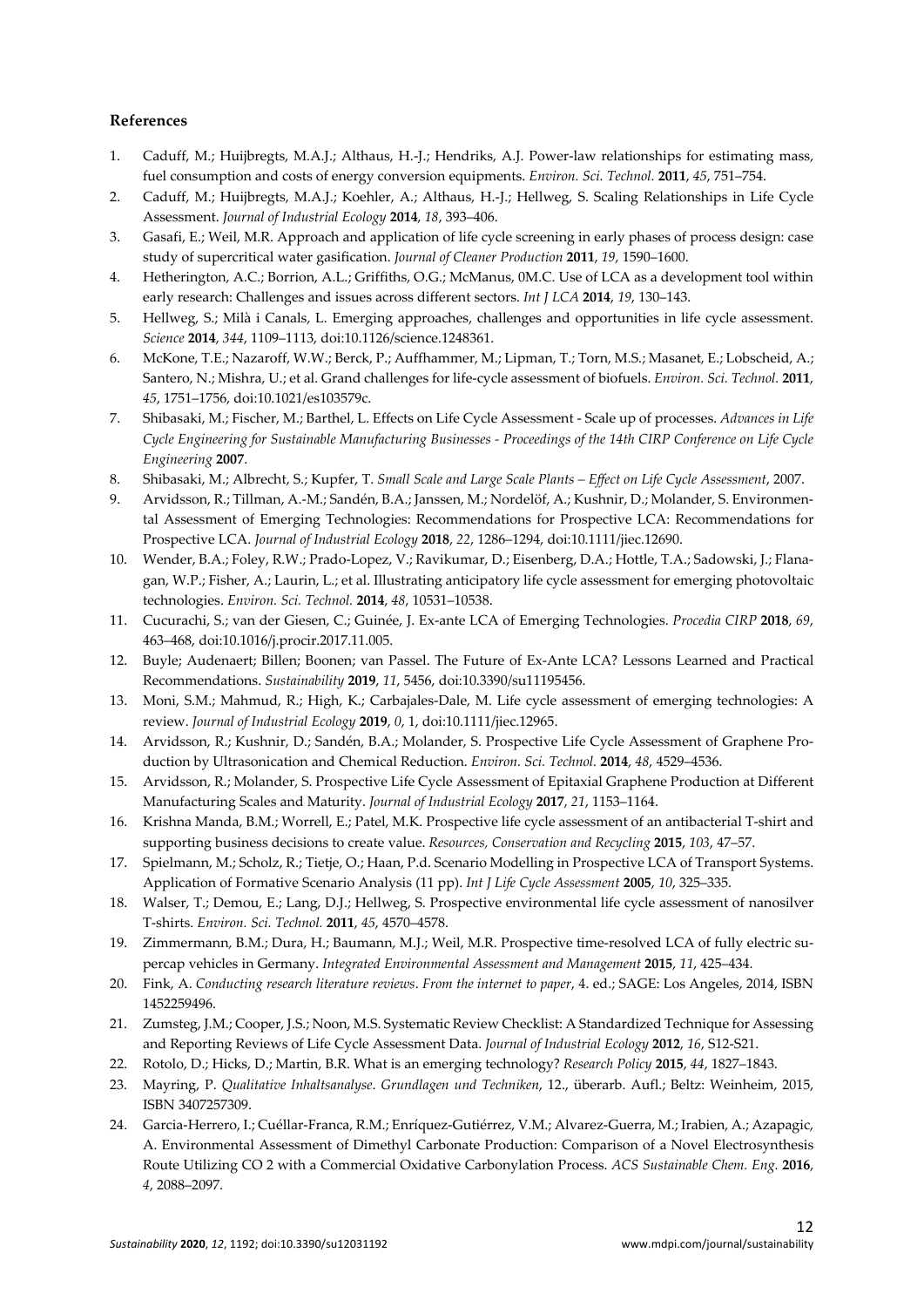- 25. Roes, A.L.; Patel, M.K. Ex-ante environmental assessments of novel technologies Improved caprolactam catalysis and hydrogen storage. *Journal of Cleaner Production* **2011**, *19*, 1659–1667.
- 26. Fang, L.L.; Valverde-Pérez, B.; Damgaard, A.; Plósz, B.G.; Rygaard, M. Life cycle assessment as development and decision support tool for wastewater resource recovery technology. *Water Res.* **2016**, *88*, 538–549.
- 27. Sampaio, A.P.C.; Sá M. Sousa Filho, M. de; Castro, A.L.A.; Figueirêdo, M.C.B. de. Life cycle assessment from early development stages: the case of gelatin extracted from tilapia residues. *Int J LCA* **2017**, *22*, 767–783.
- 28. Tecchio, P.; Freni, P.; Benedetti, B. de; Fenouillot, F. Ex-ante Life Cycle Assessment approach developed for a case study on bio-based polybutylene succinate. *Journal of Cleaner Production* **2016**, *112*, 316–325.
- 29. Zhou, Y.; Lee, C.K.; Sharratt, P. Bridging the Gap from Pilot Plant Experimental Records to Life Cycle Inventory. *Industrial and Engineering Chemistry Research* **2017**, *56*, 10393–10412.
- 30. Kazemi, A.; Bahramifar, N.; Heydari, A.; Olsen, S.I. Life cycle assessment of nanoadsorbents at early stage technological development. *Journal of Cleaner Production* **2018**, *174*, 527–537.
- 31. Villares, M.; Işıldar, A.; Mendoza Beltran, A.; Guinee, J. Applying an ex-ante life cycle perspective to metal recovery from e-waste using bioleaching. *Journal of Cleaner Production* **2016**, *129*, 315–328.
- 32. Hung, C.R.; Ellingsen, L.A.-W.; Majeau-Bettez, G. LiSET: A Framework for Early-Stage Life Cycle Screening of Emerging Technologies. *Journal of Industrial Ecology* **2018**, *41*, 105, doi:10.1111/jiec.12807.
- 33. Corona, A.; Ambye-Jensen, M.; Vega, G.C.; Hauschild, M.Z.; Birkved, M. Techno-environmental assessment of the green biorefinery concept: Combining process simulation and life cycle assessment at an early design stage. *Sci. Total Environ.* **2018**, *635*, 100–111.
- 34. Corona, A.; Parajuli, R.; Ambye-Jensen, M.; Hauschild, M.Z.; Birkved, M. Environmental screening of potential biomass for green biorefinery conversion. *Journal of Cleaner Production* **2018**, *189*, 344–357.
- 35. Gavankar, S.; Suh, S.; Keller, A.A. The Role of Scale and Technology Maturity in Life Cycle Assessment of Emerging Technologies: A Case Study on Carbon Nanotubes: A Case Study on Carbon Nanotubes. *Journal of Industrial Ecology* **2015**, *19*, 51–60, doi:10.1111/jiec.12175.
- 36. Taelman, S.E.; Meester, S. de; Roef, L.; Michiels, M.; Dewulf, J. The environmental sustainability of microalgae as feed for aquaculture: a life cycle perspective. *Bioresour. Technol.* **2013**, *150*, 513–522.
- 37. Troy, S.; Schreiber, A.; Reppert, T.; Gehrke, H.-G.; Finsterbusch, M.; Uhlenbruck, S.; Stenzel, P. Life Cycle Assessment and resource analysis of all-solid-state batteries. *Applied Energy* **2016**, *169*, 757–767.
- 38. Hischier, R.; Salieri, B.; Pini, M. Most important factors of variability and uncertainty in an LCA study of nanomaterials – Findings from a case study with nano titanium dioxide. *NanoImpact* **2017**, *7*, 17–26.
- 39. Reap, J.; Roman, F.; Duncan, S.; Bras, B. A survey of unresolved problems in life cycle assessment. *Int J Life Cycle Assess* **2008**, *13*, 290–300, doi:10.1007/s11367-008-0008-x.
- 40. Thomassen, G.; van Dael, M.; van Passel, S.; You, F. How to assess the potential of emerging green technologies? Towards a prospective environmental and techno-economic assessment framework. *Green Chem.* **2019**, *21*, 4868–4886, doi:10.1039/c9gc02223f.
- 41. Gear, M.; Sadhukhan, J.; Thorpe, R.; Clift, R.; Seville, J.; Keast, M. A life cycle assessment data analysis toolkit for the design of novel processes – A case study for a thermal cracking process for mixed plastic waste. *Journal of Cleaner Production* **2018**, *180*, 735–747.
- 42. ISO. *Environmental management Life cycle assessment Requirements and guidelines*, 2006, *13.020.10* (14044).
- 43. ISO. *Environmental management Life cycle assessment Principles and framework*, 2009, *13.020.10* (14040).
- 44. Miller, S.A.; Keoleian, G.A. Framework for analyzing transformative technologies in life cycle assessment. *Environ. Sci. Technol.* **2015**, *49*, 3067–3075.
- 45. Simon, B.; Bachtin, K.; Kiliç, A.; Amor, B.; Weil, M. Proposal of a framework for scale-up life cycle inventory: A case of nanofibers for lithium iron phosphate cathode applications. *Integrated Environmental Assessment and Management* **2016**, *12*, 465–477, doi:10.1002/ieam.1788.
- 46. Piccinno, F.; Hischier, R.; Seeger, S.; Som, C. From laboratory to industrial scale: a scale-up framework for chemical processes in life cycle assessment studies. *Journal of Cleaner Production* **2016**, *135*, 1085–1097.
- 47. Arvidsson, R.; Nguyen, D.; Svanström, M. Life cycle assessment of cellulose nanofibrils production by mechanical treatment and two different pretreatment processes. *Environ. Sci. Technol.* **2015**, *49*, 6881–6890.
- 48. Fazeni, K.; Lindorfer, J.; Prammer, H. Methodological advancements in Life Cycle Process Design: A preliminary outlook. *Resources, Conservation and Recycling* **2014**, *92*, 66–77.
- 49. Lu, J.; Kumagai, S.; Ohno, H.; Kameda, T.; Saito, Y.; Yoshioka, T.; Fukushima, Y. Deducing targets of emerging technologies based on ex ante life cycle thinking: Case study on a chlorine recovery process for polyvinyl chloride wastes. *Resources, Conservation and Recycling* **2019**, *151, doi:*10.1016/j.resconrec.2019.104500.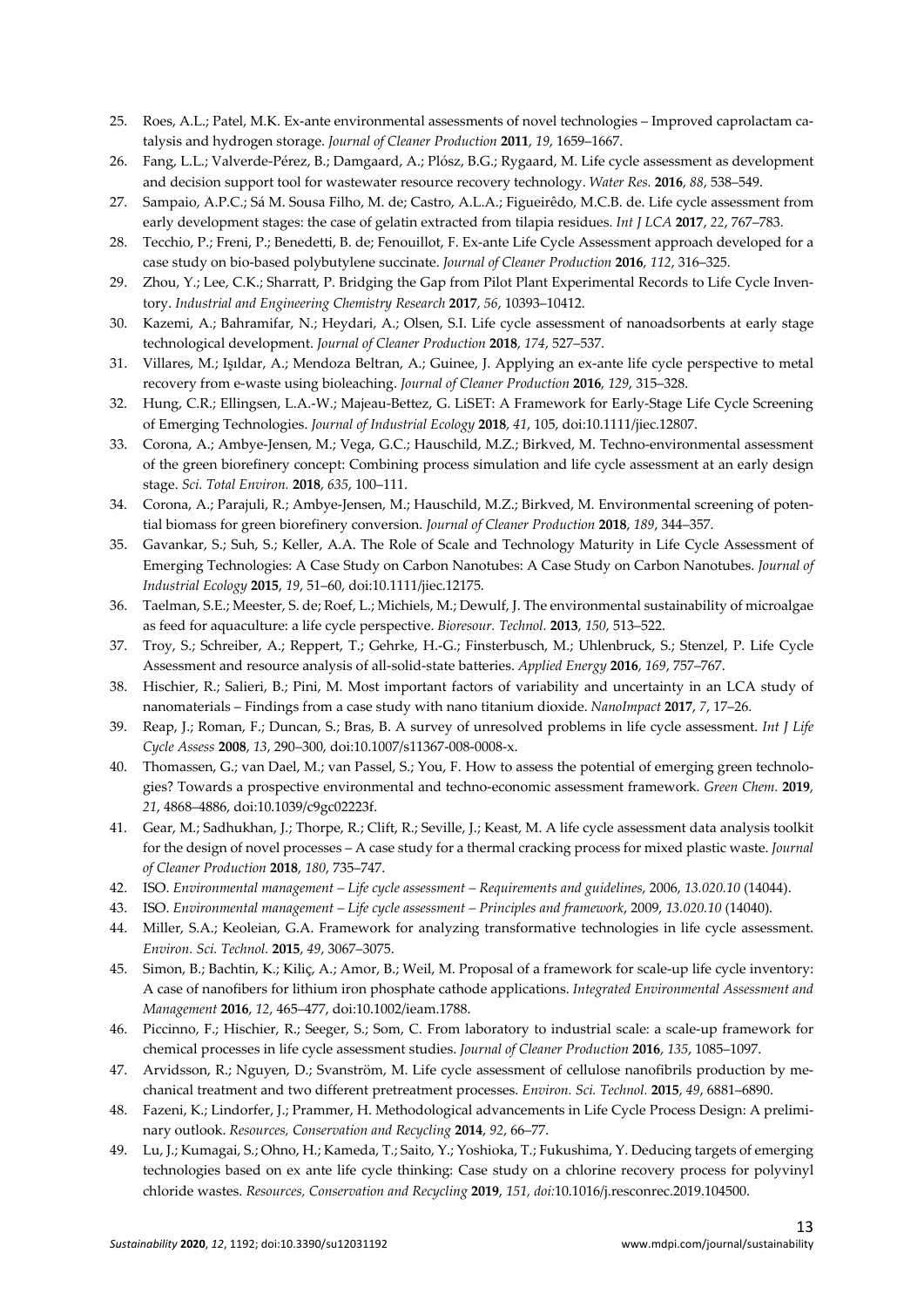- 50. Suh, S.; Lenzen, M.; Treloar, G.J.; Hondo, H.; Horvath, A.; Huppes, G.; Jolliet, O.; Klann, U.; Krewitt, W.; Moriguchi, Y.; et al. System Boundary Selection in Life-Cycle Inventories Using Hybrid Approaches. *Environ. Sci. Technol.* **2004**, *38*, 657–664, doi:10.1021/es0263745.
- 51. Villares, M.; Işıldar, A.; van der Giesen, C.; Guinée, J. Does ex ante application enhance the usefulness of LCA?: A case study on an emerging technology for metal recovery from e-waste. *Int J LCA* **2017**, *22*, 1618–1633.
- 52. Hospido, A.; Davis, J.; Berlin, J.; Sonesson, U. A review of methodological issues affecting LCA of novel food products. *Int J LCA* **2010**, *15*, 44–52.
- 53. Caduff, M.; Huijbregts, M.A.J.; Althaus, H.-J.; Koehler, A.; Hellweg, S. Wind power electricity: the bigger the turbine, the greener the electricity? *Environ. Sci. Technol.* **2012**, *46*, 4725–4733.
- 54. Janssen, M.; Tillman, A.-M.; Cannella, D.; Jørgensen, H. Influence of high gravity process conditions on the environmental impact of ethanol production from wheat straw. *Bioresour. Technol.* **2014**, *173*, 148–158.
- 55. Yao, Y.; Masanet, E. Life-cycle modeling framework for generating energy and greenhouse gas emissions inventory of emerging technologies in the chemical industry. *Journal of Cleaner Production* **2018**, *172*, 768–777.
- 56. EC-JRC. *International Reference Life Cycle Data System (ILCD) Handbook*. *General Guide for Life Cycle Assessment: Detailed Guidance*; EUR (Luxembourg), 2010 (accessed on 21 August 2018).
- 57. Pourzahedi, L.; Pandorf, M.; Ravikumar, D.; Zimmerman, J.B.; Seager, T.P.; Theis, T.L.; Westerhoff, P.; Gilbertson, L.M.; Lowry, G.V. Life cycle considerations of nano-enabled agrochemicals: Are today's tools up to the task? *Environ. Sci.: Nano* **2018**, *5*, 1057–1069, doi:10.1039/c7en01166k.
- 58. Valsasina, L.; Pizzol, M.; Smetana, S.; Georget, E.; Mathys, A.; Heinz, V. Life cycle assessment of emerging technologies: The case of milk ultra-high pressure homogenisation. *Journal of Cleaner Production* **2017**, *142*, 2209–2217.
- 59. Zackrisson; Jönsson; Johannisson; Fransson; Posner; Zenkert; Lindbergh. Prospective Life Cycle Assessment of a Structural Battery. *Sustainability* **2019**, *11*, 5679, doi:10.3390/su11205679.
- 60. Gasafi, E.; Meyer, L.; Liselotte, S. Using Life-Cycle Assessment in Process Design: Supercritical Water Gasification of Organic Feedstocks. *Journal of Industrial Ecology* **2004**, *7*.
- 61. Sousa, I.; Wallace, D.; Eisenhard, J.L. Approximate Life-Cycle Assessment of Product Concepts Using Learning Systems. *Journal of Industrial Ecology* **2008**, *4*.
- 62. Wernet, G.; Bauer, C.; Steubing, B.; Reinhard, J.; Moreno-Ruiz, E.; Weidema, B. The ecoinvent database version 3 (part I): overview and methodology. *Int J Life Cycle Assess* **2016**, *21*, 1218–1230, doi:10.1007/s11367-016-1087- 8.
- 63. thinkstep. GaBi Software-System and Database for Life Cycle Engineering. http://www.gabi-software.com/deutsch/index/ (accessed on 29 April 2016).
- 64. Song, R.; Keller, A.A.; Suh, S. Rapid Life-Cycle Impact Screening Using Artificial Neural Networks. *Environ. Sci. Technol.* **2017**, *51*, 10777–10785, doi:10.1021/acs.est.7b02862.
- 65. Pallas, G.; Vijver, M.G.; Peijnenburg, W.J.G.M.; Guinée, J. Life cycle assessment of emerging technologies at the lab scale: The case of nanowire-based solar cells. *Journal of Industrial Ecology* **2019**, *8*, 733, doi:10.1111/jiec.12855.
- 66. Smetana, S.; Palanisamy, M.; Mathys, A.; Heinz, V. Sustainability of insect use for feed and food: Life Cycle Assessment perspective. *Journal of Cleaner Production* **2016**, *137*, 741–751, doi:10.1016/j.jclepro.2016.07.148.
- 67. Tsoy, N.; Prado, V.; Wypkema, A.; Quist, J.; Mourad, M. Anticipatory Life Cycle Assessment of sol-gel derived anti-reflective coating for greenhouse glass. *Journal of Cleaner Production* **2019**, *221*, 365–376, doi:10.1016/j.jclepro.2019.02.246.
- 68. Yao, Y.; Hu, M.; Di Maio, F.; Cucurachi, S. Life cycle assessment of 3D printing geo-polymer concrete: An exante study. *Journal of Industrial Ecology* **2019, doi:**10.1111/jiec.12930.
- 69. Wender, B.A.; Foley, R.W.; Hottle, T.A.; Sadowski, J.; Prado-Lopez, V.; Eisenberg, D.A.; Laurin, L.; Seager, T.P. Anticipatory life-cycle assessment for responsible research and innovation. *Journal of Responsible Innovation* **2014**, *1*, 200–207.
- 70. Baresel, C.; Dahlgren, L.; Almemark, M.; Lazic, A. Municipal wastewater reclamation for non-potable reuse Environmental assessments based on pilot-plant studies and system modelling. *Water Science and Technology* **2015**, *72*, 1635–1643.
- 71. Joyce, P.J.; Hertel, T.; Goronovski, A.; Tkaczyk, A.H.; Pontikes, Y.; Björklund, A. Identifying hotspots of environmental impact in the development of novel inorganic polymer paving blocks from bauxite residue. *Resources, Conservation and Recycling* **2018**, *138*, 87–98, doi:10.1016/j.resconrec.2018.07.006.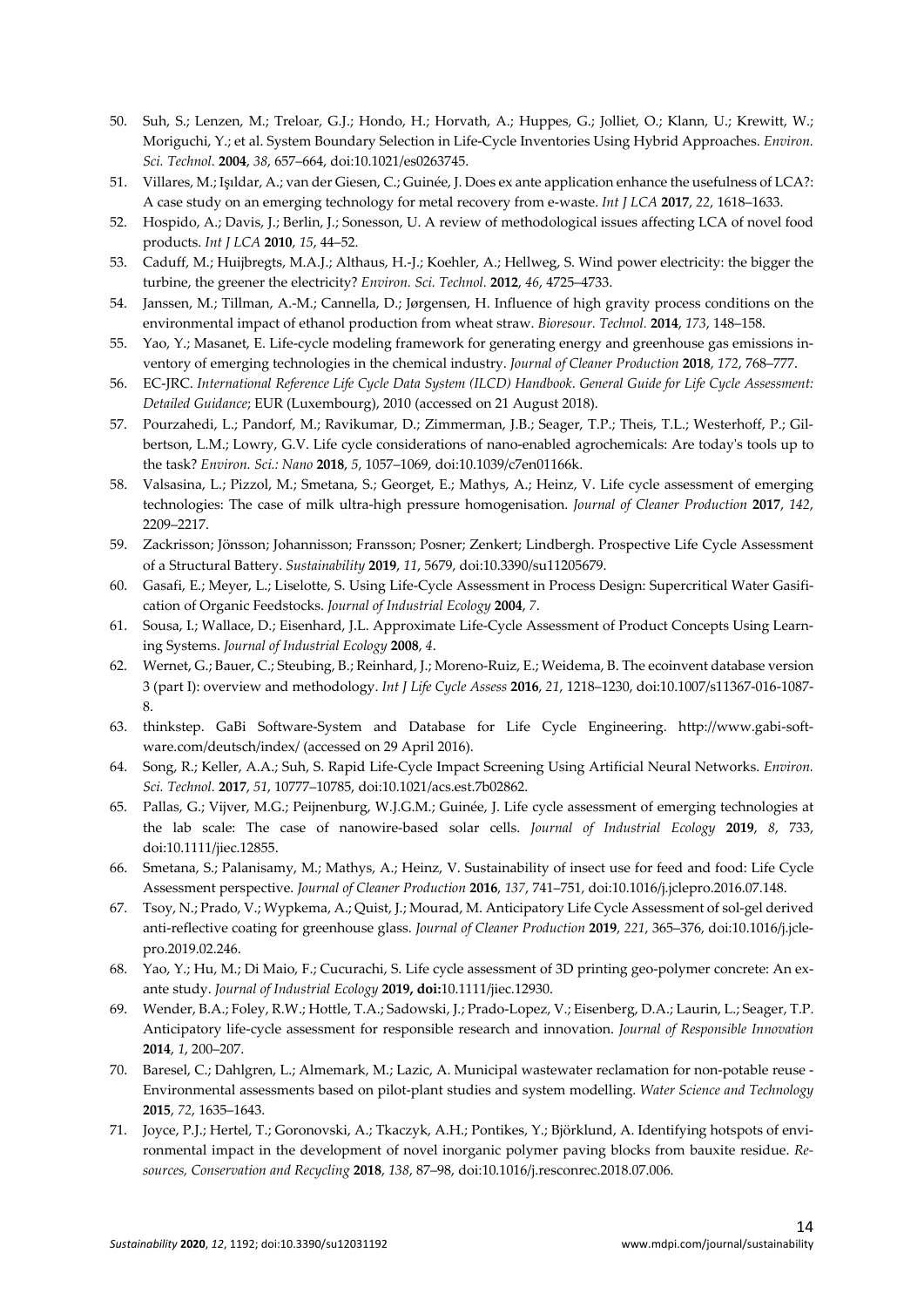- 72. Thonemann, N.; Schulte, A. From Laboratory to Industrial Scale: A Prospective LCA for Electrochemical Reduction of CO2 to Formic Acid. *Environ. Sci. Technol.* **2019**, *53*, 12320–12329, doi:10.1021/acs.est.9b02944.
- 73. Weidema, B.P.; Wesnæs, M.S. Data quality management for life cycle inventories—an example of using data quality indicators. *Journal of Cleaner Production* **1996**, *4*, 167–174, doi:10.1016/S0959-6526(96)00043-1.
- 74. Ciroth, A.; Muller, S.; Weidema, B.; Lesage, P. Empirically based uncertainty factors for the pedigree matrix in ecoinvent. *Int J Life Cycle Assess* **2016**, *21*, 1338–1348, doi:10.1007/s11367-013-0670-5.
- 75. Muller, S.; Lesage, P.; Ciroth, A.; Mutel, C.; Weidema, B.P.; Samson, R. The application of the pedigree approach to the distributions foreseen in ecoinvent v3. *Int J Life Cycle Assess* **2016**, *21*, 1327–1337, doi:10.1007/s11367-014-0759-5.
- 76. Mendoza Beltran, A.; Cox, B.; Mutel, C.; van Vuuren, D.P.; Font Vivanco, D.; Deetman, S.; Edelenbosch, O.Y.; Guinée, J.; Tukker, A. When the Background Matters: Using Scenarios from Integrated Assessment Models in Prospective Life Cycle Assessment. *Journal of Industrial Ecology* **2018**, *99*, 111, doi:10.1111/jiec.12825.
- 77. Gavankar, S.; Anderson, S.; Keller, A.A. Critical Components of Uncertainty Communication in Life Cycle Assessments of Emerging Technologies. *Journal of Industrial Ecology* **2015**, *19*, 468–479.
- 78. Shibasaki, M.; Warburg, N.; Eyerer, P. Upscaling effect and Life Cycle Assessment. In *Proceedings of the 13th CIRP international conference on Life Cycle Engineering.* CIRP international conference on Life Cycle Engineering, Leuven, 31.05-02.06.2006; Duflou, J., Dewulf, W., Eds.; Katholieke Universiteit Leuven: Leuven, 2006; 61-64.
- 79. Bergesen, J.D.; Suh, S. A framework for technological learning in the supply chain: A case study on CdTe photovoltaics. *Applied Energy* **2016**, *169*, 721–728.
- 80. Rubin, E.S.; Azevedo, I.M.L.; Jaramillo, P.; Yeh, S. A review of learning rates for electricity supply technologies. *Energy Policy* **2015**, *86*, 198–218, doi:10.1016/j.enpol.2015.06.011.
- 81. Bartolozzi, I.; Daddi, T.; Punta, C.; Fiorati, A.; Iraldo, F. Life cycle assessment of emerging environmental technologies in the early stage of development: A case study on nanostructured materials. *Journal of Industrial Ecology* **2019**, *2*, 1010, doi:10.1111/jiec.12959.
- 82. Haupt, G. Learning from experts: fostering extended thinking in the early phases of the design process. *Int J Technol Des Educ* **2015**, *25*, 483–520, doi:10.1007/s10798-014-9295-7.
- 83. Gerber, L.; Gassner, M.; Maréchal, F. Systematic integration of LCA in process systems design: Application to combined fuel and electricity production from lignocellulosic biomass. *Computers & Chemical Engineering* **2011**, *35*, 1265–1280.
- 84. Pini, M.; Cedillo González, E.; Neri, P.; Siligardi, C.; Ferrari, A. Assessment of Environmental Performance of TiO2 Nanoparticles Coated Self-Cleaning Float Glass. *Coatings* **2017**, *7*, 8.
- 85. Weyand, S.; Wittich, C.; Schebek, L. Environmental performance of emerging photovoltaic technologies: Assessment of the status quo and future prospects based on a meta-analysis of life-cycle assessment studies. *Energies* **2019**, *12, doi:*10.3390/en12224228.
- 86. Pesonen, H.-L.; Ekvall, T.; Fleischer, G.; Huppes, G.; Jahn, C.; Klos, Z.S.; Rebitzer, G.; Sonnemann, G.W.; Tintinelli, A.; Weidema, B.P.; et al. Framework for scenario development in LCA. *Int J LCA* **2000**, *5*, 21–30, doi:10.1007/BF02978555.
- 87. Sharp, B.E.; Miller, S.A. Potential for Integrating Diffusion of Innovation Principles into Life Cycle Assessment of Emerging Technologies. *Environ. Sci. Technol.* **2016**, *50*, 2771–2781.
- 88. Cox, B.; Mutel, C.L.; Bauer, C.; Mendoza Beltran, A.; Vuuren, D.P. van. Uncertain Environmental Footprint of Current and Future Battery Electric Vehicles. *Environ. Sci. Technol.* **2018**, *52*, 4989–4995.
- 89. Gibon, T.; Wood, R.; Arvesen, A.; Bergesen, J.D.; Suh, S.; Hertwich, E.G. A Methodology for Integrated, Multiregional Life Cycle Assessment Scenarios under Large-Scale Technological Change. *Environ. Sci. Technol.* **2015**, *49*, 11218–11226, doi:10.1021/acs.est.5b01558.
- 90. van der Voet, E.; van Oers, L.; Verboon, M.; Kuipers, K. Environmental Implications of Future Demand Scenarios for Metals: Methodology and Application to the Case of Seven Major Metals. *Journal of Industrial Ecology* **2019**, *23*, 141–155, doi:10.1111/jiec.12722.
- 91. Jones, C.; Gilbert, P.; Raugei, M.; Mander, S.; Leccisi, E. An approach to prospective consequential life cycle assessment and net energy analysis of distributed electricity generation. *Energy Policy* **2017**, *100*, 350–358, doi:10.1016/j.enpol.2016.08.030.
- 92. Sandén, B.A.; Karlström, M. Positive and negative feedback in consequential life-cycle assessment. *Journal of Cleaner Production* **2007**, *15*, 1469–1481, doi:10.1016/j.jclepro.2006.03.005.
- 93. Liptow, C.; Tillman, A.-M.; Janssen, M. Life cycle assessment of biomass-based ethylene production in Sweden — is gasification or fermentation the environmentally preferable route? *Int J LCA* **2015**, *20*, 632–644.